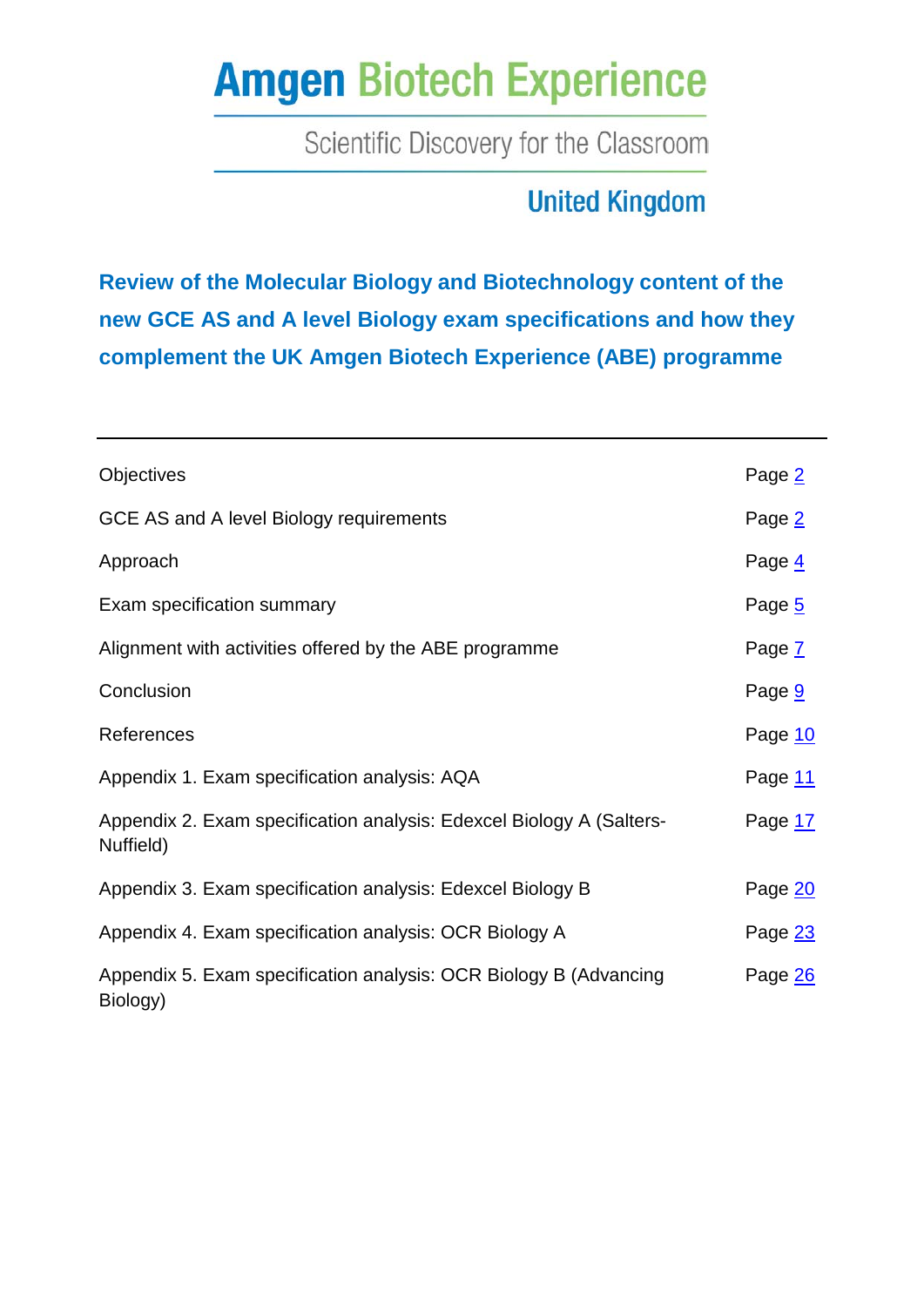### <span id="page-1-0"></span>**Objectives**

From September 2015, the GCE AS and A level Biology requirements for teaching and learning, set out by the Department for Education, are changing. Exam structure, assessment of practical work, necessary acquisition of skills and subject content knowledge requirements have been revised. To ensure that the ABE programme in the UK remains relevant within schools and colleges, this document aims:

- to examine the Molecular Biology and Biotechnology content in the new GCE AS and A-level specifications for teaching from September 2015.
- to determine how the ABE programme in the UK complements the subject content knowledge and practical work requirements in this field.

### <span id="page-1-1"></span>**GCE AS and A level Biology requirements**

A summary of the areas of required subject knowledge and practical skills from the '*GCE AS and A level subject content for biology, chemistry, physics and psychology*' document issued by the Department for Education in April 2014<sup>A</sup>, is shown in Table 1. In addition to information on the aims of the qualifications and skills intended to be taught, this document specifies 60% of the knowledge and understanding content for GCE AS and A level Biology qualifications. Exam boards can adapt the remaining 40% of knowledge and understanding required to best suit their qualification.

One major change is the inclusion of 'core' or 'required' practical activities. Relevant examples of these are included in Table 1 alongside the prescribed subject knowledge and understanding.

Another change will be the introduction of exam questions requiring longer answers, intended to improve the teaching and learning of links between the different topic areas.

As in the original document AS level requirements are in normal lettering and A level requirements are shown in bold font.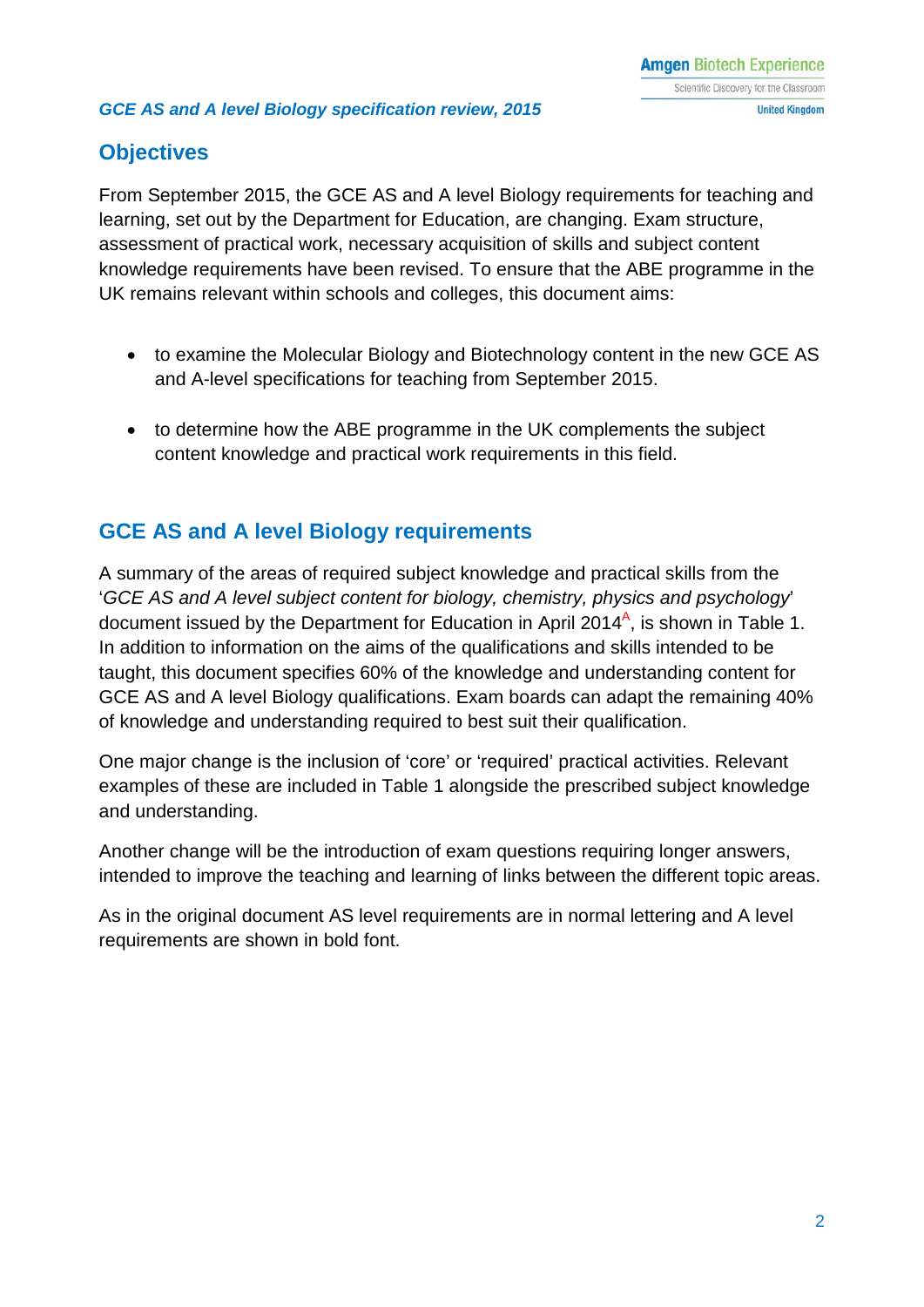#### **GCE AS and A level Biology requirements**

12. Includes;

- The living world can be studied at population, organism, cell and molecular levels. There are fundamental similarities as well as differences between plants, animals and microorganisms.
- 13. Biodiversity, includes;
	- the variety of life, both past and present, is extensive, but the biochemical basis of life is similar for all living things
	- biodiversity can be measured, for example within a habitat or at the genetic level

#### 16. Biological molecules, includes;

- in living organisms nucleic acids (DNA and RNA), carbohydrates, proteins, lipids, inorganic ions and water all have important roles and functions related to their properties
- the sequence of bases in the DNA molecule determines the structure of proteins, including enzymes
- **18. Control systems, includes;**
	- **the genome is regulated by a number of factors**
- **19. Genetics and evolution**
	- **sequencing projects have read the genomes of organisms ranging from microbes and plants to humans. This allows the sequences of the proteins that derive from the genetic code to be predicted**
	- **gene technologies allow study and alteration of gene function in order to better understand organism function and to design new industrial and medical processes**

'Appendix 5c – Use of apparatus and techniques – biology', includes practical work requirements to;

- use laboratory glassware apparatus for a variety of experimental techniques to include serial dilutions
- use qualitative reagents to identify biological molecules
- separate biological compounds using thin layer/paper chromatography or electrophoresis
- use microbiological aseptic techniques, including the use of agar plates and broth

Table 1. Areas of required subject knowledge and practical skills relating to Molecular Biology and Biotechnology, taken from the '*GCE AS and A level subject content for biology, chemistry,*  physics and psychology' document issued by the Department for Education<sup>A</sup>.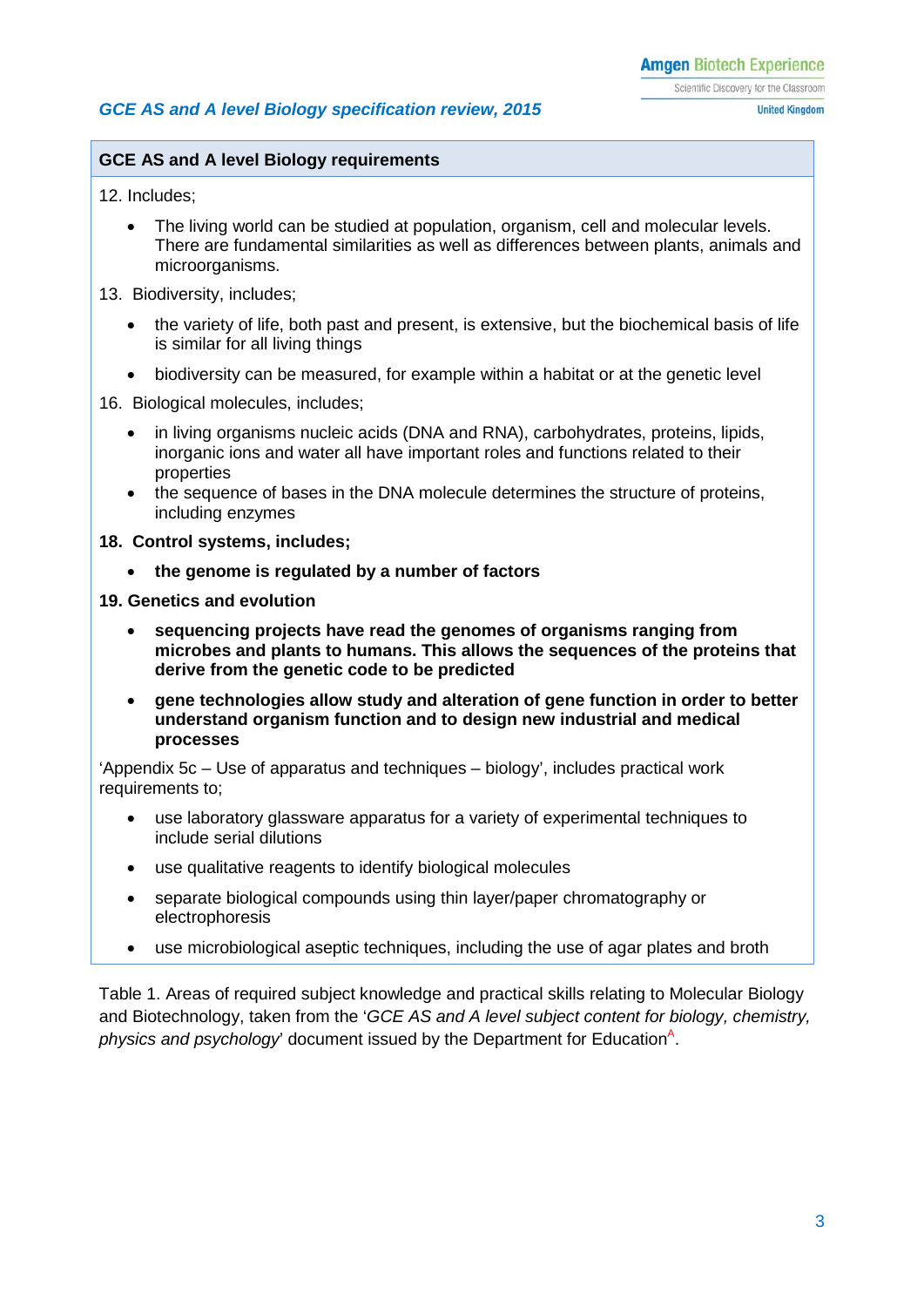### <span id="page-3-0"></span>**Approach**

The knowledge and understanding required about Molecular Biology and Biotechnology in the new GCE AS and A levels from September 2015, will be identified in the exam specifications from the three main GCE AS and A level Biology exam boards in the UK: AQA, Edexcel and OCR. AQA published their AS and A level Biology exam specification, on the 16<sup>th</sup> September 2014<sup>B</sup>. Edexcel offer two different specifications. Biology A (Salters-Nuffield) adopts a more practical approach<sup>C</sup>, and Biology B a more topic-based framework<sup>D</sup>. OCR also offer two alternative exam specifications. Biology A adopts a topic-based framework<sup>E</sup>, and Biology B (Advancing Biology) offers learners a 'context-based approach'F .

When analysing the content of the new exam specifications, 8 categories will be used. The categories (shown below) were chosen from the information in Table 1 and previous experience of the exam specifications, and will be used to examine in more details the precise specification requirements relating to Molecular Biology and Biotechnology. Although inheritance, the processes of mitosis and meiosis and the genetic basis of evolution also relate to genetic material, they are not included in this analysis, as they cover subject material less relevant to the Biotechnology theme of the ABE programme.

- 1. DNA structure
- 2. DNA replication
- 3. DNA mutation
- 4. Protein synthesis (DNA transcription and translation)
- 5. Gene regulation (transcription factors, operons, epigenetics)
- 6. Practical techniques, including: agarose gel electrophoresis, DNA sequencing, PCR, DNA profiling, bacterial growth/culture
- 7. Genome analysis, including; genome sequencing, DNA profiling, further applications
- 8. Recombinant DNA technologies including; restriction enzymes, ligation, plasmid vectors, transformation, biotechnology/GMO examples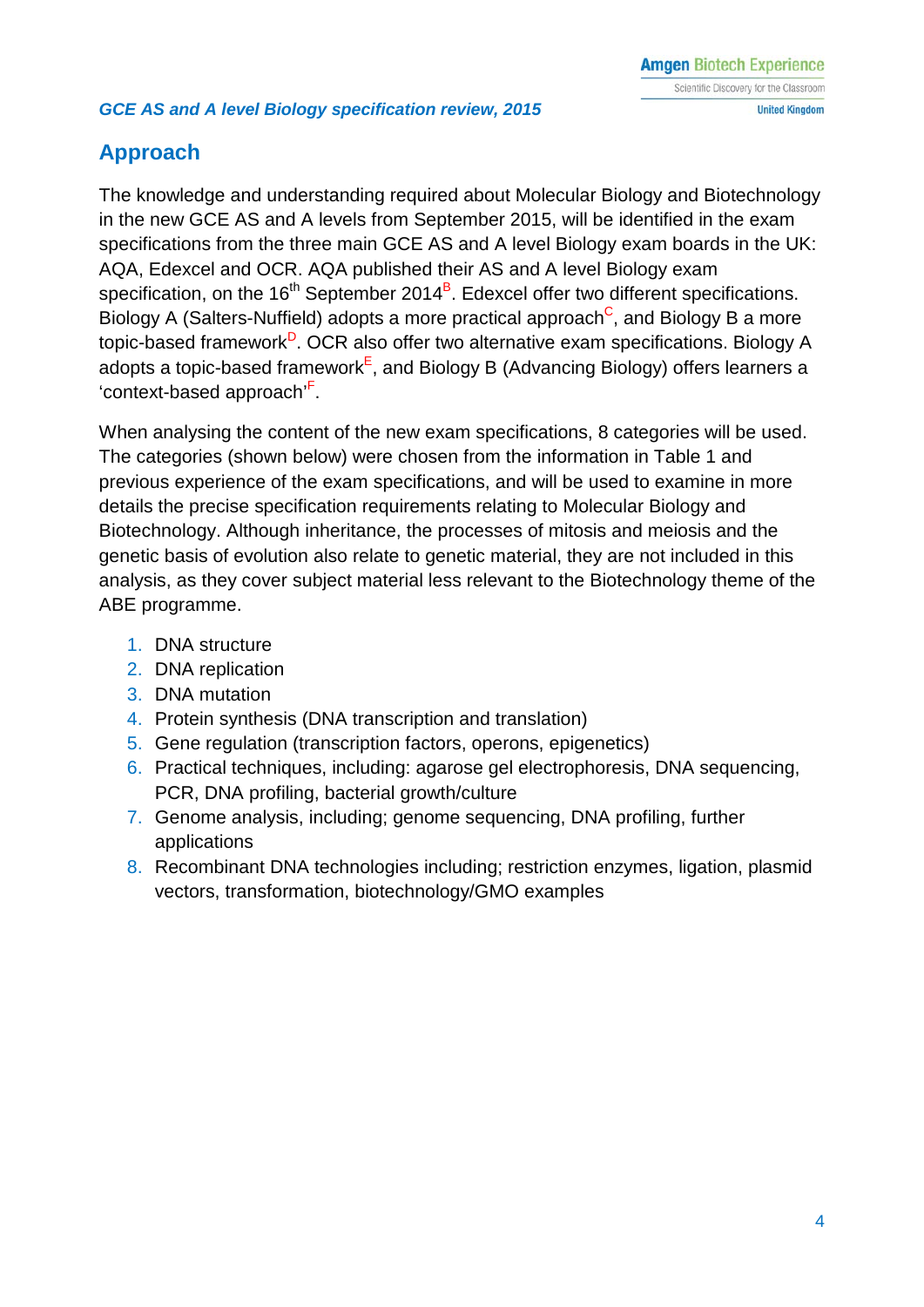### <span id="page-4-0"></span>**Exam specification summary**

In this section data from the exam specification analyses, shown in Appendices 1-5, is used to provide specific information about: when subject content relevant to the ABE programme is taught and what requirement there is for molecular biology practical work. The following section then examines the overlap between the ABE programme knowledge content and that in the exam specifications.

### When is subject content relevant to the ABE programme taught?

The 8 categories of subject content previously identified as being relevant to the ABE programme (in the Approach section), were analysed for whether they were taught at AS or A level in the 5 exam specifications from the UK's three main exam boards. Results are shown in Table 2 below.

| <b>Content</b>                    |           | <b>Exam specifications</b> |                |                 |                 |
|-----------------------------------|-----------|----------------------------|----------------|-----------------|-----------------|
|                                   |           | Edexce<br>⋖                | Edexce<br>മ    | ⋖<br><b>OCR</b> | മ<br><b>OCR</b> |
| Structure of DNA, RNA and protein | <b>AS</b> | AS                         | <b>AS</b>      | AS              | <b>AS</b>       |
| DNA replication                   | <b>AS</b> | AS.                        | AS.            | AS              | <b>AS</b>       |
| <b>DNA</b> mutation               | AS/A      | <b>AS</b>                  | AS/A           | $\overline{A}$  | AS/A            |
| Protein synthesis                 | <b>AS</b> | AS.                        | AS             | AS              | <b>AS</b>       |
| Gene regulation                   |           | AS/A                       | $\overline{A}$ | A               | $\overline{A}$  |
| <b>Practical techniques</b>       |           | $\mathsf{A}$               | AS/A           | A               | AS/A            |
| Genome analysis                   | AS/A      | AS/A                       | $\overline{A}$ | $\overline{A}$  | AS/A            |
| Recombinant DNA technologies      | A         | $\mathsf{A}$               | $\overline{A}$ | $\overline{A}$  | A               |

Table 2. The timing for teaching and learning of subject content knowledge specified in different exam board's specifications. Blue is AS. Green is both AS and A level. Yellow is A level.

All 5 exam specifications examined address: the structure of DNA, RNA and protein; DNA replication, and; protein synthesis, exclusively at AS level. The topic of mutation is sometimes taught alongside structural information, and sometimes with genetic variation, replication, protein synthesis, or specific (usually health-related) examples. As a consequence the timing at which subject knowledge about mutation is introduced varies. Nevertheless, students should have covered subject content knowledge in these first 4 areas prior to progressing on to subject content knowledge about gene regulation, molecular biology practical techniques, genomes and recombinant DNA technologies.

The 2 categories that best fit with the ABE programme – practical techniques and recombinant DNA technologies - are taught primarily at A level, that is to students in year 13. So, as with the previous exam specifications, use of the ABE programme is likely to fit best with the teaching of A level content to Year 13 students.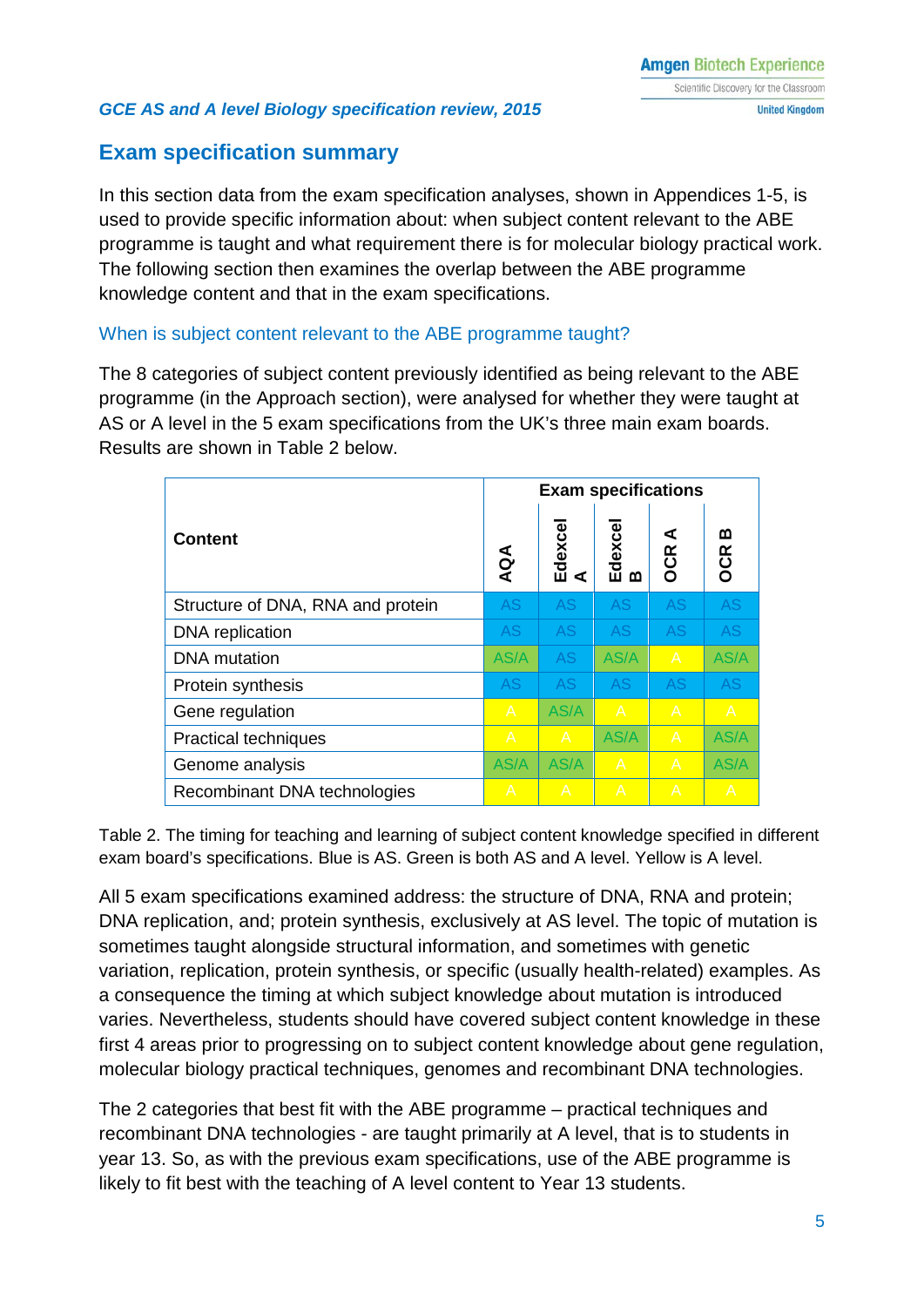### What requirement is there for molecular biology practical work?

It is immediately apparent from the size of the appendices that a considerable amount of the exam specifications relates to the 8 molecular biology categories used. However, the requirement for practical work to accompany these topics remains low, probably at least in part due to the large financial costs and training requirements that would be required to enable all teachers to provide these opportunities for their students.

In the '*GCE AS and A level subject content for biology, chemistry, physics and psychology*' document, Appendix 5c – Use of apparatus and techniques – biology guidance (shown in Table 1), there is a requirement for a practical activity to 'separate biological compounds using thin layer/paper chromatography **or electrophoresis**' (my emphasis). The majority of the exam specifications have opted to adopt thin layer chromatography as their specialist technique (possibly because it requires less expensive, specialist equipment).

In contrast the Edexcel Biology A (Salters-Nuffield) specification requires students to '**Use gel electrophoresis to separate DNA fragments of different length**', as **core practical 14** (my emphasis again), contained in unit 6: Immunity, infection and forensics. The other 4 specifications examined do highlight when electrophoresis could be performed (as part of: AQA, 3.8.4.3 Genetic fingerprinting; Edexcel Biology B, 3.1 classification or 7.1 Using gene sequencing; OCR Biology A, 6.1.3 Manipulating genomes, and; OCR Biology B (Advancing Biology) 5.1.3 Gene technologies). Both OCR exam specifications require practical investigations into the purification of DNA by precipitation.

The Edexcel Biology B has the greatest amount of practical work with microbes of any of the specifications examined (section 6.1 Microbial techniques), requiring streak plating of bacteria and growth of bacteria in liquid culture (core practicals 13 and 12, respectively).

For the majority of students, this means that the chance to undertake molecular biology work at this stage of their education will remain limited unless (i) they study the Edexcel Biology A (Salters-Nuffield) course, or (ii) they have an enthusiastic and skilled teacher with access to the necessary equipment and consumables.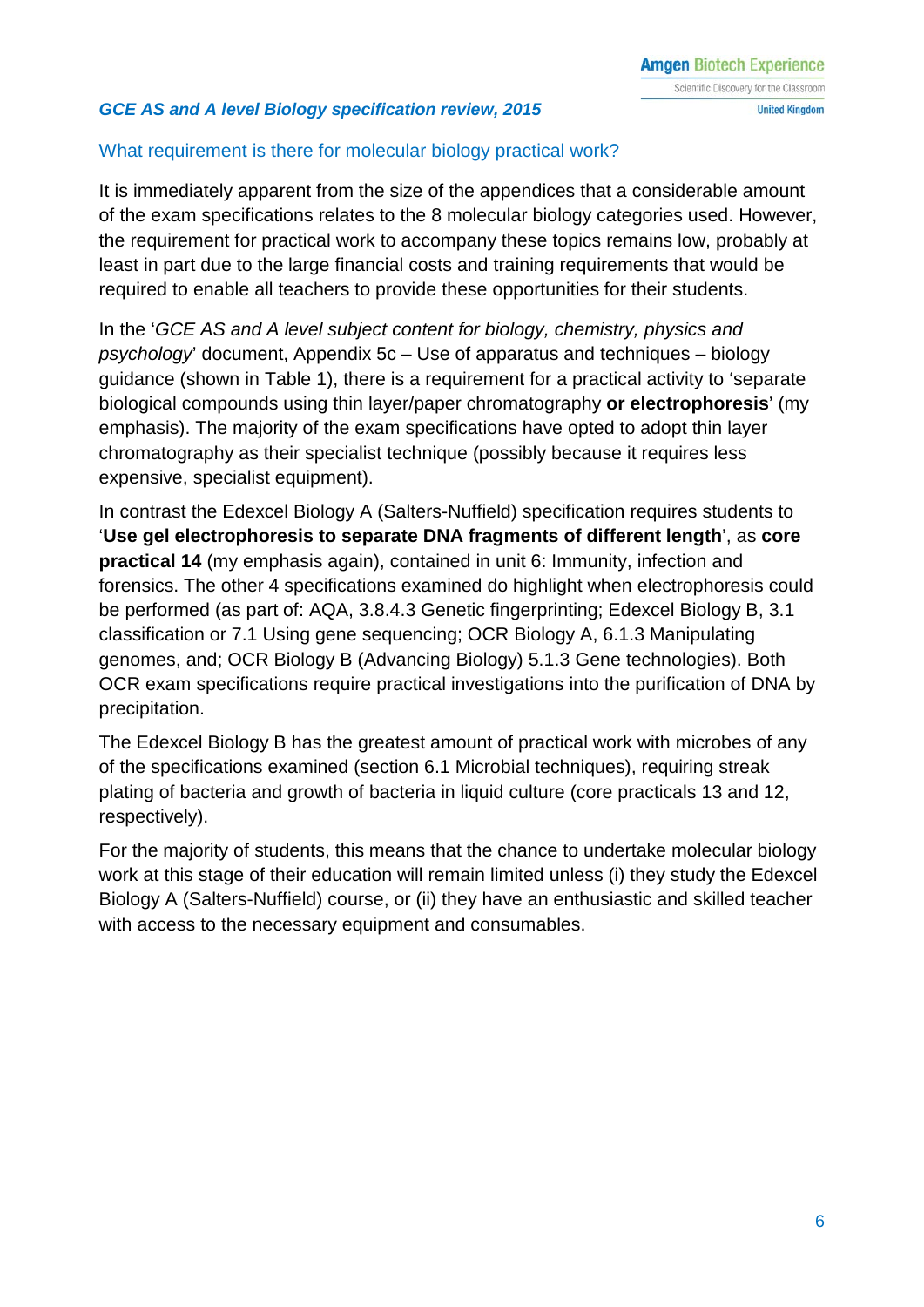### <span id="page-6-0"></span>**Alignment with activities offered by the ABE programme**

The ABE programme is primarily designed to train and support teachers and technicians, as they enable students to experience practical biotechnology in the classroom. Practical opportunities are provided for students to undertake a series of molecular biology procedures used in the 'real world', using laboratory standard equipment. Whilst completing a series of specialised molecular biology techniques used in the production of protein therapeutics, the ABE programme aims:

- to increase student motivation
- to provide links to 'real world' science
- to strengthen knowledge and understanding of subject content
- to increase practical skills with specialist equipment and techniques
- to improve data interpretation skills
- to help students to consider their experimental work analytically to explain their results

In the UK it is vital that the ABE programme is linked to the Ofqual-accredited, exam specifications, as teaching time for GCE AS and A level Biology is limited and subject material related to exam content is more likely to be used by teachers. To determine how the ABE programme in the UK complements the subject content knowledge and practical work requirements in this field, subject content directly linked to specialist practical skills offered by the ABE programme was listed and compared to the subject knowledge content of the exam board specifications. The results are given on the next page, in Table 3.

In addition to the subject knowledge content that links directly to the ABE programme, the sequence of practical activities will require students to make links between: DNA structure, particularly the hydrogen bonding between bases; protein synthesis; the universality of the genetic code; DNA replication; DNA mutation as a part of directed evolution; transcriptional control of gene expression; the nature of restriction enzyme recognition sequences; the importance of promoters, start and stop codons; the use of reverse transcriptase in production of recombinant DNA; production of personalised medicine (protein therapeutics) using genome sequences as a basis; modes of antibiotic action; safe handling of micro-organisms, and; ethical and social issues surrounding the use of GMOs. All of these occur in the exam specifications analysed.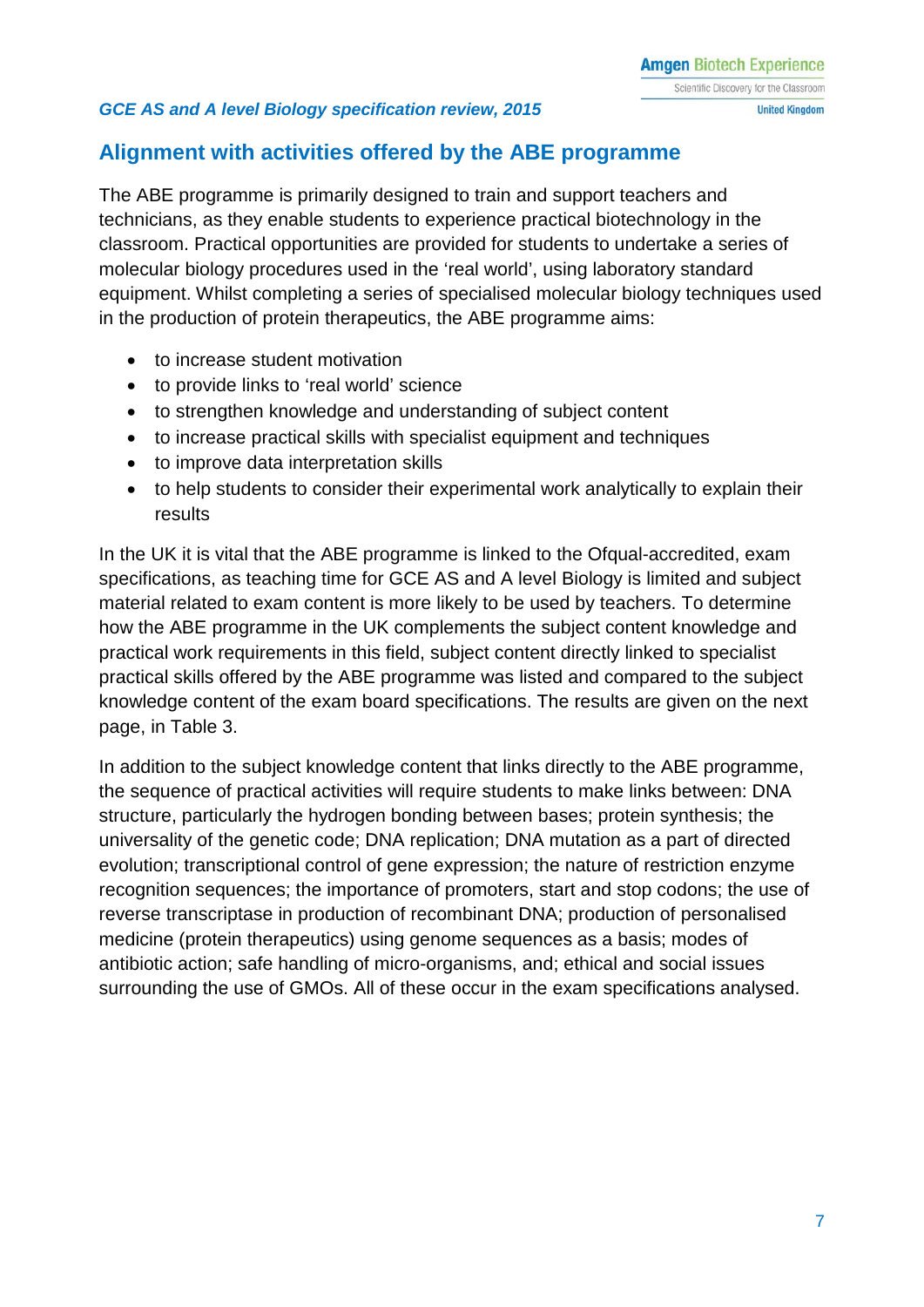Scientific Discovery for the Classroom

**United Kingdom** 

#### *GCE AS and A level Biology specification review, 2015*

|                                                                        |     | <b>Exam specifications</b> |              |                 |                 |
|------------------------------------------------------------------------|-----|----------------------------|--------------|-----------------|-----------------|
| <b>ABE</b> programme content                                           | AQA | Edexce<br>⋖                | Edexcel<br>B | ⋖<br><b>DCR</b> | ന<br><b>OCR</b> |
| Micropipetting and volumetrics                                         |     |                            |              |                 |                 |
| Vectors – plasmids                                                     |     |                            |              |                 |                 |
| <b>Restriction enzymes</b>                                             |     |                            |              |                 |                 |
| Ligases                                                                |     |                            |              |                 |                 |
| Production of recombinant DNA                                          |     |                            |              |                 |                 |
| Agarose gel electrophoresis                                            |     | $\ast$                     |              |                 |                 |
| <b>Bacterial transformation</b>                                        |     |                            |              |                 |                 |
| Selection marker genes                                                 |     |                            |              |                 |                 |
| Extraction of genomic DNA                                              |     |                            |              | $\ast$          |                 |
| Polymerase Chain Reaction (PCR)                                        |     |                            |              |                 |                 |
| DNA profiling                                                          |     |                            |              |                 |                 |
| Production of protein therapeutics leading to<br>personalised medicine |     |                            |              |                 |                 |

Table 3. Linking the molecular biology content of the ABE programme to that required in the exam specifications. Green means this content is included. Red means that it is not.  $+$  denotes that students are required to experience this practical technique.

A reverse analysis, linking the ABE programme to the Molecular Biology and Biotechnology content of the GCE AS and A level Biology exam specifications offered by the 3 main exam boards in the UK, was also undertaken. The results from this are shown in Table 4, on the next page. As longer exam questions, linking different areas of the exam modules or units are introduced, the ABE provides an excellent framework giving students the opportunity to make connections and metacognitive links between different areas of Molecular Biology.

Additional learning benefits from participation in the ABE programme have not been quantitated. However, it is known that student antipathy can be encountered In the area of Biotechnology<sup>G</sup>, possibly due to the lack of links to 'the real world' or practical opportunities. Here in the UK, as in the US programme, we have found that getting 'hands on' with laboratory standard equipment and performing 'the sorts of stuff you see on the TV', has benefits in terms of student motivation $H$ , which is likely to impact on students' desire and willingness to learn. Certainly it provides participants with desirable Molecular Biology skills and experience of analysing experimental work to explain results for the scientific workplace. It can also offer insights into a range of career options.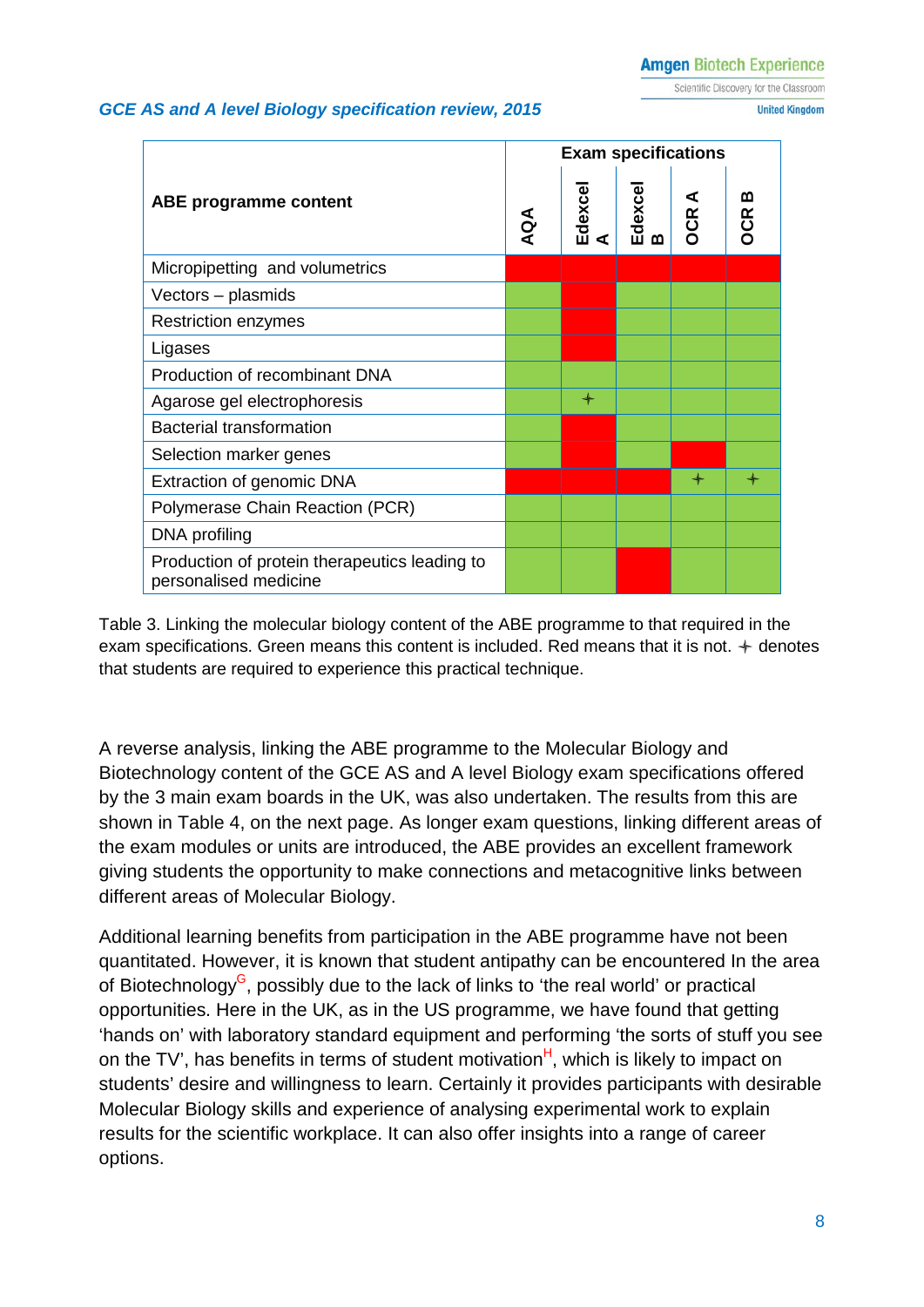Scientific Discovery for the Classroom

**United Kingdom** 

#### *GCE AS and A level Biology specification review, 2015*

**Content Content ABE programme provides** Structure of DNA, RNA and protein | Link to topic Context and relevance DNA replication Link to topic Context and relevance DNA mutation Link to topic Context and relevance Protein synthesis and Link to topic Context and relevance Simulation/modelling exercise Practical work Gene regulation  $\vert$  Link to topic Context and relevance Practical work Practical techniques and Link to topic Context and relevance Simulation/modelling exercise Practical work Genome analysis **Link** to topic Context and relevance Practical work Recombinant DNA technologies | Link to topic Context and relevance Simulation/modelling exercise Practical work

Table 4. Links between UK exam specification subject knowledge content and the ABE programme.

### <span id="page-8-0"></span>**Conclusions**

For the first time one of the 3 main exam boards in the UK has made gel electrophoresis a 'core' or 'required' practical activity for A level Biology students. The ABE programme is well-positioned to support this requirement. For the other exam specifications the practical activities offered by the ABE programme align well with the required subject knowledge content on Molecular Biology and Biotechnology. In fact they present a relevant and popular framework that provides students with opportunities to make metacognitive links between different areas of the exam specifications, a beneficial activity in composing responses to the longer answer questions being introduced in exams.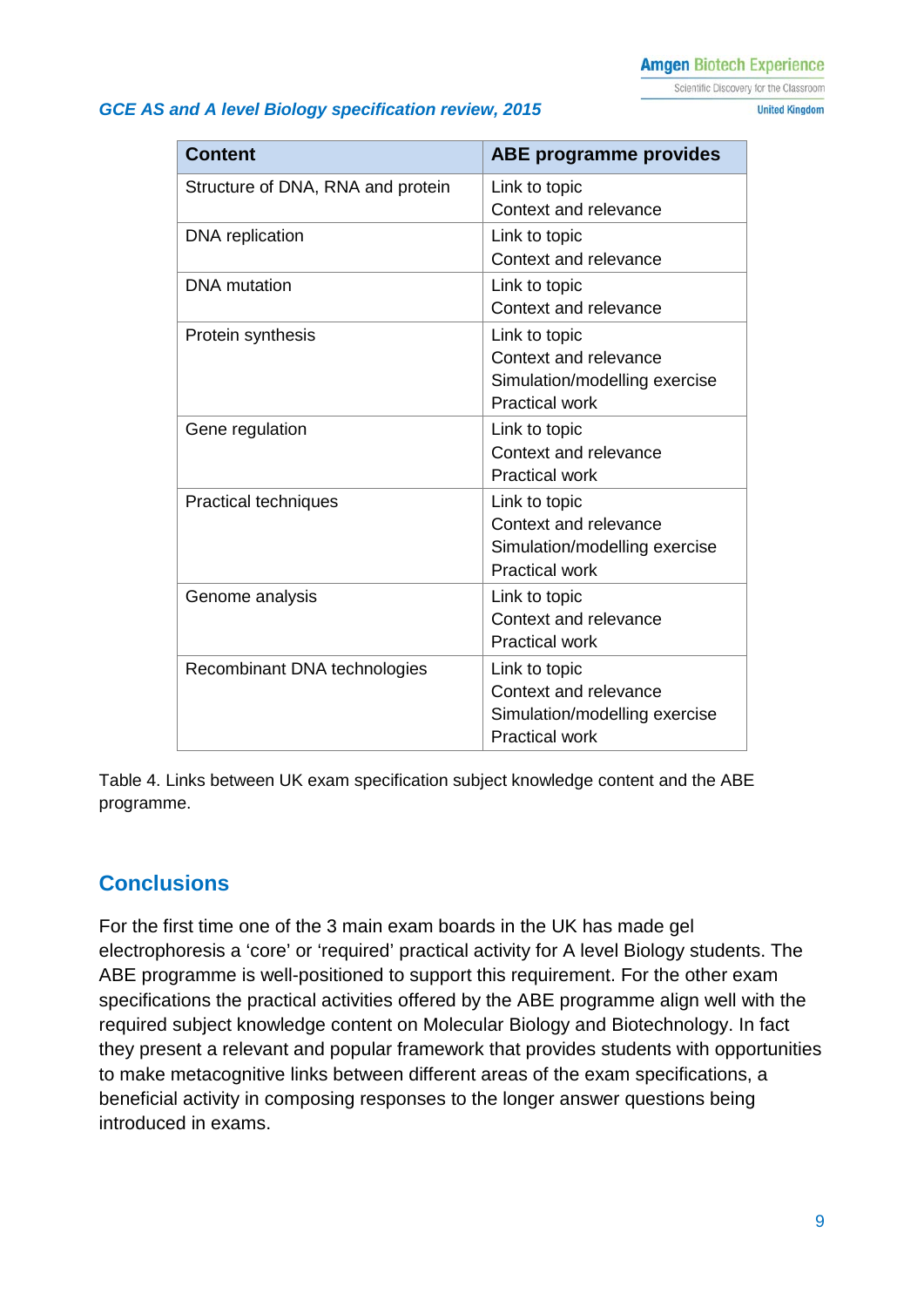### <span id="page-9-0"></span>**References**

<sup>A</sup> Department for Education (April 2014) GCE AS and A level subject content for biology, chemistry, physics and psychology. Accessed on 10<sup>th</sup> February at: [https://www.gov.uk/government/uploads/system/uploads/attachment\\_data/file/303026/A\\_level\\_s](https://www.gov.uk/government/uploads/system/uploads/attachment_data/file/303026/A_level_science_subject_content-.pdf) [cience\\_subject\\_content-.pdf](https://www.gov.uk/government/uploads/system/uploads/attachment_data/file/303026/A_level_science_subject_content-.pdf)

 $B$  AQA (September 2014) AS and A-level Biology. AS (7401). A-level (7402). Accessed on 10<sup>th</sup> February at: [http://filestore.aqa.org.uk/resources/biology/specifications/AQA-7401-7402-SP-](http://filestore.aqa.org.uk/resources/biology/specifications/AQA-7401-7402-SP-2015-V1-0.PDF)[2015-V1-0.PDF](http://filestore.aqa.org.uk/resources/biology/specifications/AQA-7401-7402-SP-2015-V1-0.PDF)

<sup>C</sup> Edexcel (2014) A Level Biology A (Salters-Nuffield). Specification Pearson Edexcel Level 3 Advanced GCE in Biology A (Salters-Nuffield) (9BN0). Accessed on 10<sup>th</sup> February at: [http://qualifications.pearson.com/content/dam/pdf/A%20Level/biology-a/2015/specification-and](http://qualifications.pearson.com/content/dam/pdf/A%20Level/biology-a/2015/specification-and-sample-assessment-materials/9781446914502_GCE2015_A_BiologyA%20for%20web%20.pdf)[sample-assessment-materials/9781446914502\\_GCE2015\\_A\\_BiologyA%20for%20web%20.pdf](http://qualifications.pearson.com/content/dam/pdf/A%20Level/biology-a/2015/specification-and-sample-assessment-materials/9781446914502_GCE2015_A_BiologyA%20for%20web%20.pdf)

<sup>D</sup> Edexcel (2014) A Level Biology B. Specification Pearson Edexcel Level 3 Advanced GCE in Biology B (9BI0). Accessed on  $10<sup>th</sup>$  February at:

[http://qualifications.pearson.com/content/dam/pdf/A%20Level/biology-b/2015/specification-and](http://qualifications.pearson.com/content/dam/pdf/A%20Level/biology-b/2015/specification-and-sample-assessment-materials/9781446914533_GCE2015_A_BIOLOGYB%20for%20web.pdf)[sample-assessment-materials/9781446914533\\_GCE2015\\_A\\_BIOLOGYB%20for%20web.pdf](http://qualifications.pearson.com/content/dam/pdf/A%20Level/biology-b/2015/specification-and-sample-assessment-materials/9781446914533_GCE2015_A_BIOLOGYB%20for%20web.pdf)

 $E$  OCR (2014) A Level specification Biology A. H420. Accessed on 11<sup>th</sup> February at: <http://www.ocr.org.uk/Images/171736-specification-accredited-a-level-gce-biology-a-h420.pdf>

 $F$  OCR (2014) A Level specification Biology B (Advancing Biology). H422. Accessed on 11<sup>th</sup> February at: [http://www.ocr.org.uk/Images/171714-specification-accredited-a-level-biology-b](http://www.ocr.org.uk/Images/171714-specification-accredited-a-level-biology-b-advancing-biology-h422.pdf)[advancing-biology-h422.pdf](http://www.ocr.org.uk/Images/171714-specification-accredited-a-level-biology-b-advancing-biology-h422.pdf)

<sup>G</sup> Klop, T. and Severiens, S.E. (2007) An exploration of attitudes towards modern biotechnology; a study among Ducth secondary school students. *International Journal of Science Education, 29* (5); 663-679.

H Bell, D. (2013) Amgen-Bruce Wallace Biotechnology project: an evaluation for The Science Learning Centre East of England. Report on pilot programme in UK 2011-2012.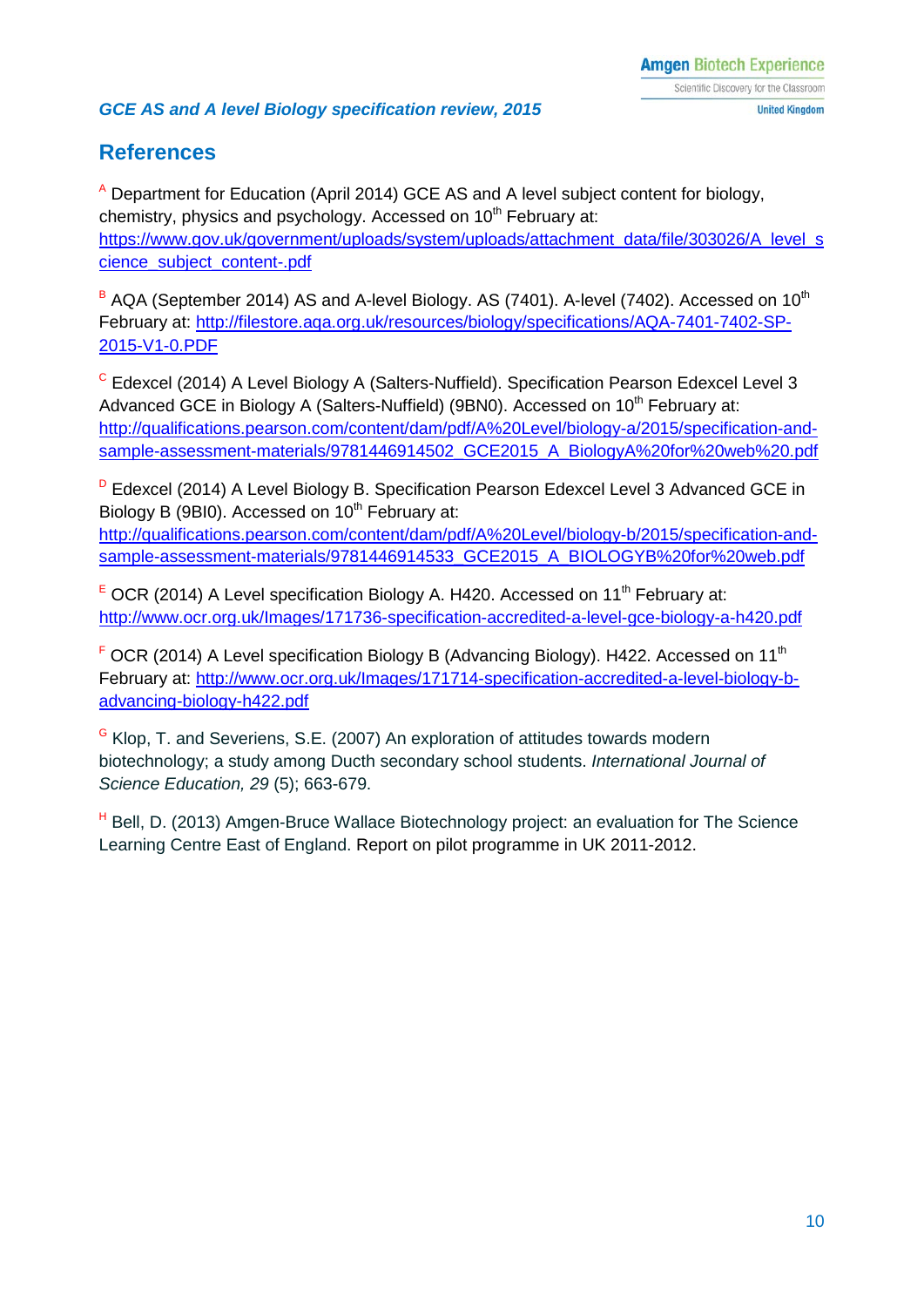### **Appendix 1. Exam specification analysis: AQA.**

The exam board AQA published it's AS and A level Biology specification<sup>B</sup>, for teaching from September 2015 onwards, on the 16<sup>th</sup> September 2014. Content in the topic areas is given below. As in Table 1, A-level material is given in bold font.

<span id="page-10-0"></span>

| <b>Topic area</b>        | <b>AQA</b> specification                                                                                                                                                                                                                                                                                                                                                                                                                                                                                                                                                                                                                                                                                                                                                                                                                                                                                                                                                                                                                                                                                                                                                                      |
|--------------------------|-----------------------------------------------------------------------------------------------------------------------------------------------------------------------------------------------------------------------------------------------------------------------------------------------------------------------------------------------------------------------------------------------------------------------------------------------------------------------------------------------------------------------------------------------------------------------------------------------------------------------------------------------------------------------------------------------------------------------------------------------------------------------------------------------------------------------------------------------------------------------------------------------------------------------------------------------------------------------------------------------------------------------------------------------------------------------------------------------------------------------------------------------------------------------------------------------|
| Structure of             | 3.1.4.1 General properties of proteins                                                                                                                                                                                                                                                                                                                                                                                                                                                                                                                                                                                                                                                                                                                                                                                                                                                                                                                                                                                                                                                                                                                                                        |
| DNA, RNA<br>and proteins | Amino acids are the monomers from which proteins are made. The general structure of an amino acid, where NH <sub>2</sub><br>$\bullet$<br>represents an amine group, COOH represents a carboxyl group and R represents a carbon-containing side chain.<br>The twenty amino acids that are common in all organisms differ only in their side group.<br>$\bullet$<br>A condensation reaction between two amino acids forms a peptide bond.<br>$\bullet$<br>Dipeptides are formed by the condensation of two amino acids.<br>$\bullet$<br>Polypeptides are formed by the condensation of many amino acids.<br>$\bullet$<br>A functional protein may contain one or more polypeptides.<br>$\bullet$<br>The role of hydrogen bonds, ionic bonds and disulfide bridges in the structure of proteins.<br>$\bullet$<br>Proteins have a variety of functions within all living organisms. The relationship between primary, secondary, tertiary and<br>$\bullet$<br>quaternary structure, and protein function.<br>The biuret test for proteins.<br>$\bullet$<br>Students should be able to relate the structure of proteins to properties of proteins named throughout the specification.<br>$\bullet$ |
|                          | 3.1.5.1 Structure of DNA and RNA                                                                                                                                                                                                                                                                                                                                                                                                                                                                                                                                                                                                                                                                                                                                                                                                                                                                                                                                                                                                                                                                                                                                                              |
|                          | Deoxyribonucleic acid (DNA) and ribonucleic acid (RNA) are important information-carrying molecules. In all living cells,<br>$\bullet$<br>DNA holds genetic information and RNA transfers genetic information from DNA to the ribosomes.<br>Ribosomes are formed from RNA and proteins.<br>$\bullet$<br>Both DNA and RNA are polymers of nucleotides. Each nucleotide is formed from a pentose, a nitrogen-containing organic<br>$\bullet$<br>base and a phosphate group:<br>The components of a DNA nucleotide are deoxyribose, a phosphate group and one of the organic bases adenine,<br>$\bullet$<br>cytosine, guanine or thymine.<br>The components of an RNA nucleotide are ribose, a phosphate group and one of the organic bases adenine, cytosine,<br>$\bullet$<br>guanine or uracil.<br>A condensation reaction between two nucleotides forms a phosphodiester bond.<br>$\bullet$<br>A DNA molecule is a double helix with two polynucleotide chains held together by hydrogen bonds between specific<br>$\bullet$<br>complementary base pairs.<br>An RNA molecule is a relatively short polynucleotide chain.<br>$\bullet$                                                         |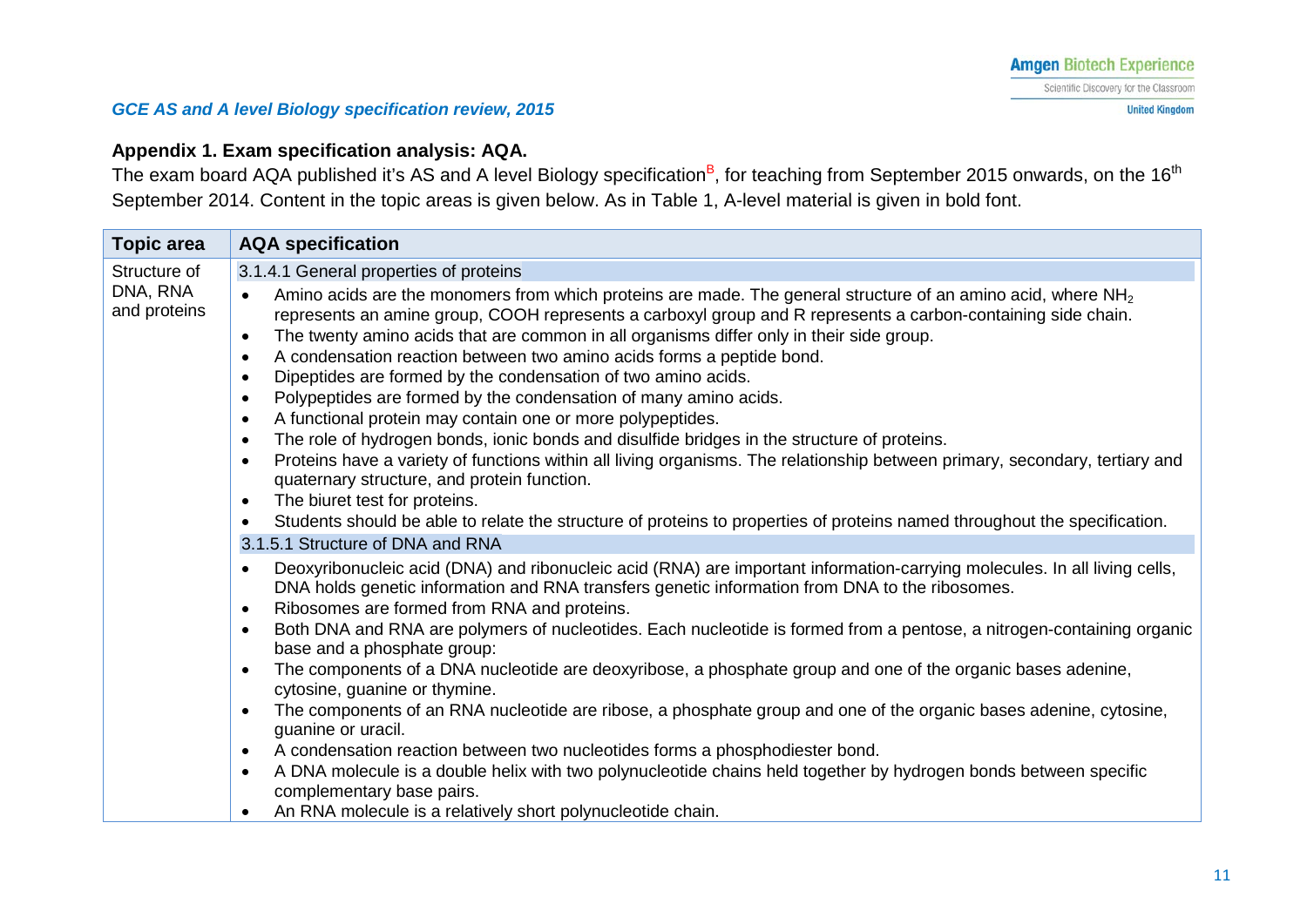Scientific Discovery for the Classroom

**United Kingdom** 

### *GCE AS and A level Biology specification review, 2015*

| <b>Topic area</b> | <b>AQA specification</b>                                                                                                                                                                                                                                                                                                                                                                                                                                                                                                                                                                                                                                                                                                                                                                                                                                                                                                                                                                                                                                                                                                                                                                                                                                                                                                 |
|-------------------|--------------------------------------------------------------------------------------------------------------------------------------------------------------------------------------------------------------------------------------------------------------------------------------------------------------------------------------------------------------------------------------------------------------------------------------------------------------------------------------------------------------------------------------------------------------------------------------------------------------------------------------------------------------------------------------------------------------------------------------------------------------------------------------------------------------------------------------------------------------------------------------------------------------------------------------------------------------------------------------------------------------------------------------------------------------------------------------------------------------------------------------------------------------------------------------------------------------------------------------------------------------------------------------------------------------------------|
|                   | Students should be able to appreciate that the relative simplicity of DNA led many scientists to doubt that it carried the<br>$\bullet$<br>genetic code.                                                                                                                                                                                                                                                                                                                                                                                                                                                                                                                                                                                                                                                                                                                                                                                                                                                                                                                                                                                                                                                                                                                                                                 |
|                   | 3.4.1 DNA, genes and chromosomes                                                                                                                                                                                                                                                                                                                                                                                                                                                                                                                                                                                                                                                                                                                                                                                                                                                                                                                                                                                                                                                                                                                                                                                                                                                                                         |
|                   | In prokaryotic cells, DNA molecules are short, circular and not associated with proteins.<br>$\bullet$<br>In the nucleus of eukaryotic cells, DNA molecules are very long, linear and associated with proteins, called histones.<br>$\bullet$<br>Together a DNA molecule and its associated proteins form a chromosome.<br>The mitochondria and chloroplasts of eukaryotic cells also contain DNA which, like the DNA of prokaryotes, is short,<br>$\bullet$<br>circular and not associated with protein.<br>A gene is a base sequence of DNA that codes for: the amino acid sequence of a polypeptide; a functional RNA (including<br>ribosomal RNA and tRNAs).<br>A gene occupies a fixed position, called a locus, on a particular DNA molecule.<br>$\bullet$<br>A sequence of three DNA bases, called a triplet, codes for a specific amino acid.<br>$\bullet$<br>The genetic code is universal, non-overlapping and degenerate.<br>$\bullet$<br>In eukaryotes, much of the nuclear DNA does not code for polypeptides. There are, for example, non-coding multiple<br>$\bullet$<br>repeats of base sequences between genes. Even within a gene only some sequences, called exons, code for amino acid<br>sequences. Within the gene, these exons are separated by one or more non-coding sequences, called introns. |
| <b>DNA</b>        | 3.1.5.2 DNA replication                                                                                                                                                                                                                                                                                                                                                                                                                                                                                                                                                                                                                                                                                                                                                                                                                                                                                                                                                                                                                                                                                                                                                                                                                                                                                                  |
| replication       | The semi-conservative replication of DNA ensures genetic continuity between generations of cells.<br>$\bullet$<br>The process of semi-conservative replication of DNA in terms of: unwinding of the double helix; breakage of hydrogen<br>$\bullet$<br>bonds between complementary bases in the polynucleotide strands; the role of DNA helicase in unwinding DNA and<br>breaking its hydrogen bonds; attraction of new DNA nucleotides to exposed bases on template strands and base pairing;<br>the role of DNA polymerase in the condensation reaction that joins adjacent nucleotides.<br>Students should be able to evaluate the work of scientists in validating the Watson-Crick model of DNA replication.<br>$\bullet$                                                                                                                                                                                                                                                                                                                                                                                                                                                                                                                                                                                           |
|                   | 3.2.2 All cells arise from other cells                                                                                                                                                                                                                                                                                                                                                                                                                                                                                                                                                                                                                                                                                                                                                                                                                                                                                                                                                                                                                                                                                                                                                                                                                                                                                   |
|                   | Eukaryotic cells that do retain the ability to divide show a cell cycle.<br>$\bullet$<br>DNA replication occurs during the interphase of the cell cycle.<br>$\bullet$<br>Mitosis is the part of the cell cycle in which a eukaryotic cell divides to produce two daughter cells, each with the identical<br>$\bullet$<br>copies of DNA produced by the parent cell during DNA replication.<br>Binary fission in prokaryotic cells involves: replication of the circular DNA and of plasmids; division of the cytoplasm to<br>$\bullet$<br>produce two daughter cells, each with a single copy of the circular DNA and a variable number of copies of plasmids.                                                                                                                                                                                                                                                                                                                                                                                                                                                                                                                                                                                                                                                           |
|                   | the contract of the contract of the contract of the contract of the contract of the contract of the contract of                                                                                                                                                                                                                                                                                                                                                                                                                                                                                                                                                                                                                                                                                                                                                                                                                                                                                                                                                                                                                                                                                                                                                                                                          |

#### DNA mutation 3.4.3 Genetic diversity can arise as a result of mutation or during meiosis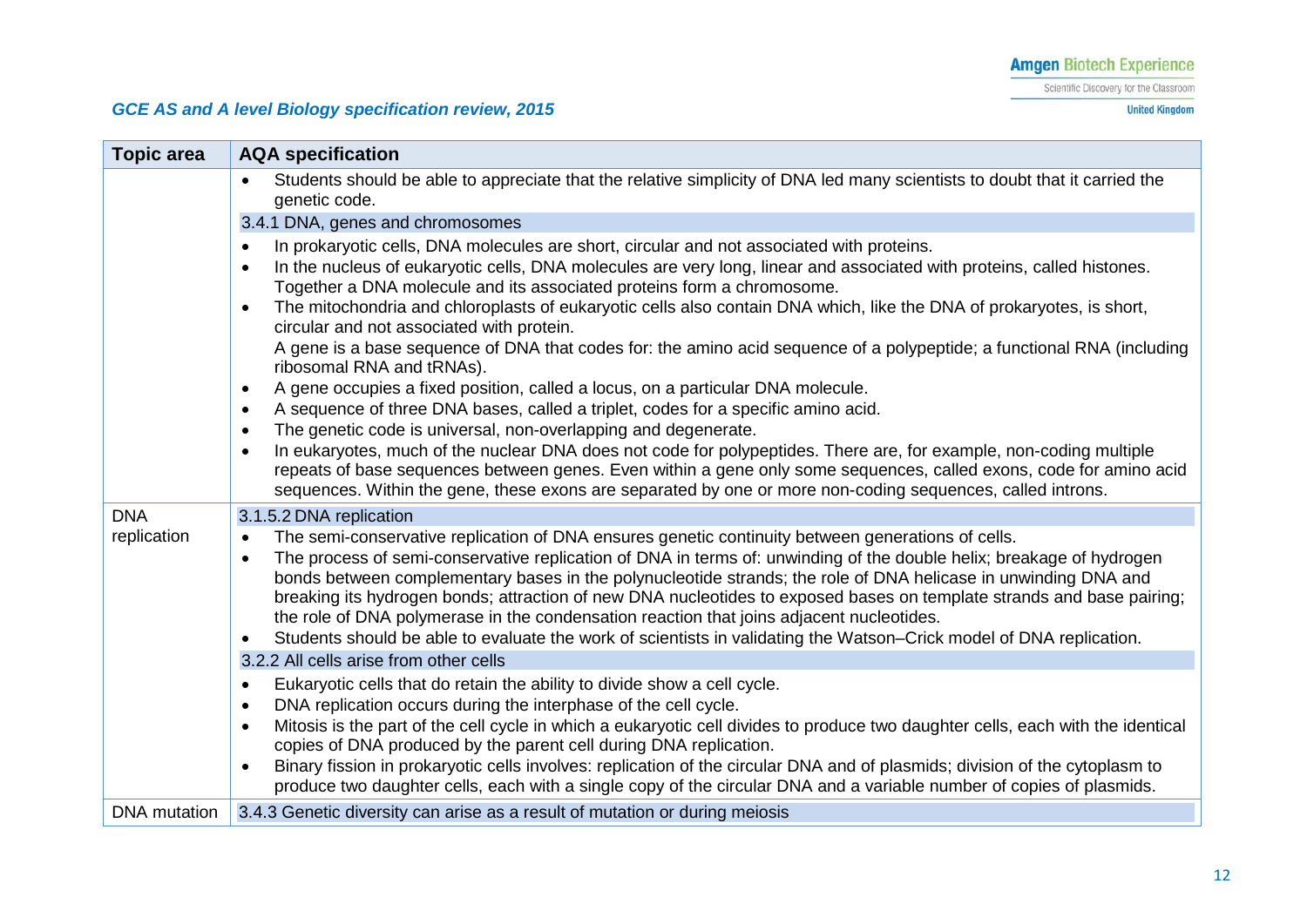#### Scientific Discovery for the Classroom

**United Kingdom** 

| <b>Topic area</b> | <b>AQA specification</b>                                                                                                                                                                                                                                                                                                                                                        |
|-------------------|---------------------------------------------------------------------------------------------------------------------------------------------------------------------------------------------------------------------------------------------------------------------------------------------------------------------------------------------------------------------------------|
|                   | Gene mutations involve a change in the base sequence of chromosomes. They can arise spontaneously during DNA<br>replication and include base deletion and base substitution. Due to the degenerate nature of the genetic code, not all<br>base substitutions cause a change in the sequence of encoded amino acids. Mutagenic agents can increase the rate of<br>gene mutation. |
|                   | 3.8.1 Alteration of the sequence of bases in DNA can alter the structure of proteins                                                                                                                                                                                                                                                                                            |
|                   | Gene mutations might arise during DNA replication. They include addition, deletion, substitution, inversion,<br>$\bullet$<br>duplication and translocation of bases.<br>Gene mutations occur spontaneously. The mutation rate is increased by mutagenic agents. Mutations can result                                                                                            |
|                   | in a different amino acid sequence in the encoded polypeptide.                                                                                                                                                                                                                                                                                                                  |
|                   | Some gene mutations change only one triplet code. Due to the degenerate nature of the genetic code, not all<br>$\bullet$<br>such mutations result in a change to the encoded amino acid.                                                                                                                                                                                        |
|                   | Some gene mutations change the nature of all base triplets downstream from the mutation, ie result in a frame<br>$\bullet$                                                                                                                                                                                                                                                      |
|                   | shift.<br>Students should be able to relate the nature of a gene mutation to its effect on the encoded polypeptide.<br>$\bullet$                                                                                                                                                                                                                                                |
| Protein           | 3.4.2 DNA and protein synthesis                                                                                                                                                                                                                                                                                                                                                 |
| synthesis         | The concept of the genome as the complete set of genes in a cell and of the proteome as the full range of proteins that a<br>$\bullet$<br>cell is able to produce.                                                                                                                                                                                                              |
|                   | The structure of molecules of messenger RNA (mRNA) and of transfer RNA (tRNA).<br>$\bullet$                                                                                                                                                                                                                                                                                     |
|                   | Transcription as the production of mRNA from DNA. The role of RNA polymerase in joining mRNA nucleotides.<br>$\bullet$<br>In prokaryotes, transcription results directly in the production of mRNA from DNA.<br>$\bullet$                                                                                                                                                       |
|                   | In eukaryotes, transcription results in the production of pre-mRNA; this is then spliced to form mRNA.<br>$\bullet$                                                                                                                                                                                                                                                             |
|                   | Translation as the production of polypeptides from the sequence of codons carried by mRNA. The roles of ribosomes,<br>$\bullet$<br>tRNA and ATP.                                                                                                                                                                                                                                |
|                   | Students should be able to: relate the base sequence of nucleic acids to the amino acid; sequence of polypeptides, when<br>provided with suitable data about the genetic code; interpret data from experimental work investigating the role of nucleic<br>acids.                                                                                                                |
|                   | Students will not be required to recall in written papers specific codons and the amino acids for which they code.<br>$\bullet$                                                                                                                                                                                                                                                 |
| Gene              | 3.8.2.2 Regulation of transcription and translation                                                                                                                                                                                                                                                                                                                             |
| regulation        | In eukaryotes, transcription of target genes can be stimulated or inhibited when specific transcriptional factors                                                                                                                                                                                                                                                               |
|                   | move from the cytoplasm into the nucleus. The role of the steroid hormone, oestrogen, in initiating transcription.                                                                                                                                                                                                                                                              |
|                   | Epigenetic control of gene expression in eukaryotes.<br>$\bullet$                                                                                                                                                                                                                                                                                                               |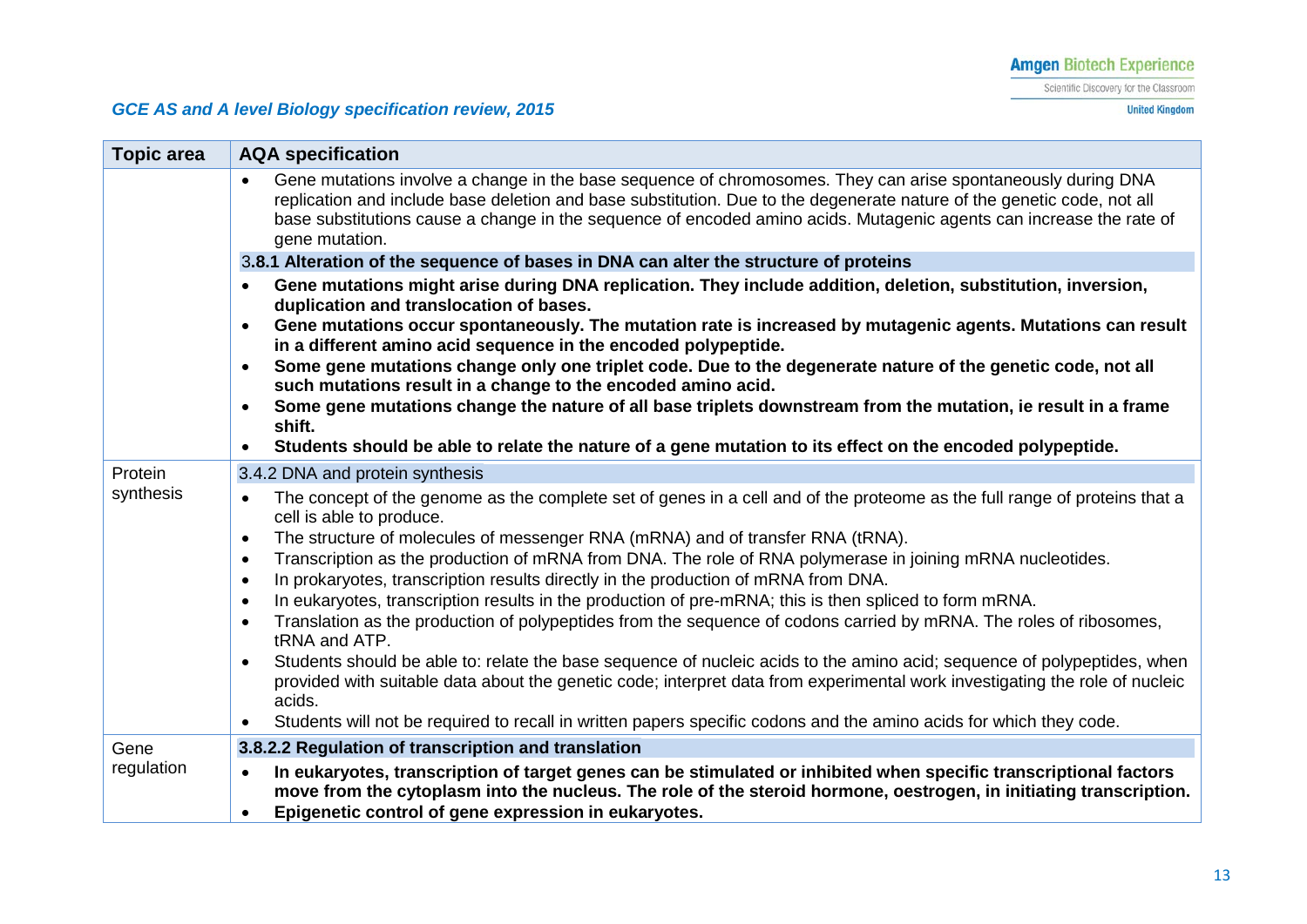**United Kingdom** 

| <b>Topic area</b>       | <b>AQA</b> specification                                                                                                                                                                                                                                                                                                                                                                                                                                                                                                                                                                                                                                                                                                                                                          |
|-------------------------|-----------------------------------------------------------------------------------------------------------------------------------------------------------------------------------------------------------------------------------------------------------------------------------------------------------------------------------------------------------------------------------------------------------------------------------------------------------------------------------------------------------------------------------------------------------------------------------------------------------------------------------------------------------------------------------------------------------------------------------------------------------------------------------|
|                         | Epigenetics involves heritable changes in gene function, without changes to the base sequence of DNA. These<br>changes are caused by changes in the environment that inhibit transcription by: increased methylation of the<br>DNA or decreased acetylation of associated histones.<br>The relevance of epigenetics on the development and treatment of disease, especially cancer.<br>$\bullet$<br>In eukaryotes and some prokaryotes, translation of the mRNA produced from target genes can be inhibited by<br>$\bullet$<br>RNA interference (RNAi).<br>Students should be able to: interpret data provided from investigations into gene expression; evaluate<br>$\bullet$<br>appropriate data for the relative influences of genetic and environmental factors on phenotype. |
|                         | 3.8.2.3 Gene expression and cancer                                                                                                                                                                                                                                                                                                                                                                                                                                                                                                                                                                                                                                                                                                                                                |
|                         | The main characteristics of benign and malignant tumours.<br>$\bullet$<br>The role of the following in the development of tumours: tumour suppressor genes and oncogenes; abnormal<br>$\bullet$<br>methylation of tumour suppressor genes and oncogenes; increased oestrogen concentrations in the<br>development of some breast cancers.                                                                                                                                                                                                                                                                                                                                                                                                                                         |
|                         | Students should be able to: evaluate evidence showing correlations between genetic and environmental factors<br>$\bullet$<br>and various forms of cancer; interpret information relating to the way in which an understanding of the roles of<br>oncogenes and tumour suppressor genes could be used in the prevention, treatment and cure of cancer.                                                                                                                                                                                                                                                                                                                                                                                                                             |
| Practical<br>techniques | 3.8.4.2 Differences in DNA between individuals of the same species can be exploited for identification and diagnosis<br>of heritable conditions                                                                                                                                                                                                                                                                                                                                                                                                                                                                                                                                                                                                                                   |
|                         | The use of labelled DNA probes and DNA hybridisation to locate specific alleles of genes.<br>$\bullet$<br>The use of labelled DNA probes that can be used to screen patients for heritable conditions, drug responses or<br>$\bullet$<br>health risks.                                                                                                                                                                                                                                                                                                                                                                                                                                                                                                                            |
|                         | The use of this information in genetic counselling and personalised medicine.<br>$\bullet$<br>Students should be able to evaluate information relating to screening individuals for genetically determined<br>$\bullet$<br>conditions and drug responses.                                                                                                                                                                                                                                                                                                                                                                                                                                                                                                                         |
|                         | 3.8.4.3 Genetic fingerprinting                                                                                                                                                                                                                                                                                                                                                                                                                                                                                                                                                                                                                                                                                                                                                    |
|                         | An organism's genome contains many variable number tandem repeats (VNTRs). The probability of two<br>$\bullet$<br>individuals having the same VNTRs is very low.<br>The technique of genetic fingerprinting in analysing DNA fragments that have been cloned by PCR, and its use in<br>$\bullet$                                                                                                                                                                                                                                                                                                                                                                                                                                                                                  |
|                         | determining genetic relationships and in determining the genetic variability within a population.<br>The use of genetic fingerprinting in the fields of forensic science, medical diagnosis, animal and plant breeding.<br>$\bullet$<br>Students should be able to: explain the biological principles that underpin genetic fingerprinting techniques;<br>$\bullet$                                                                                                                                                                                                                                                                                                                                                                                                               |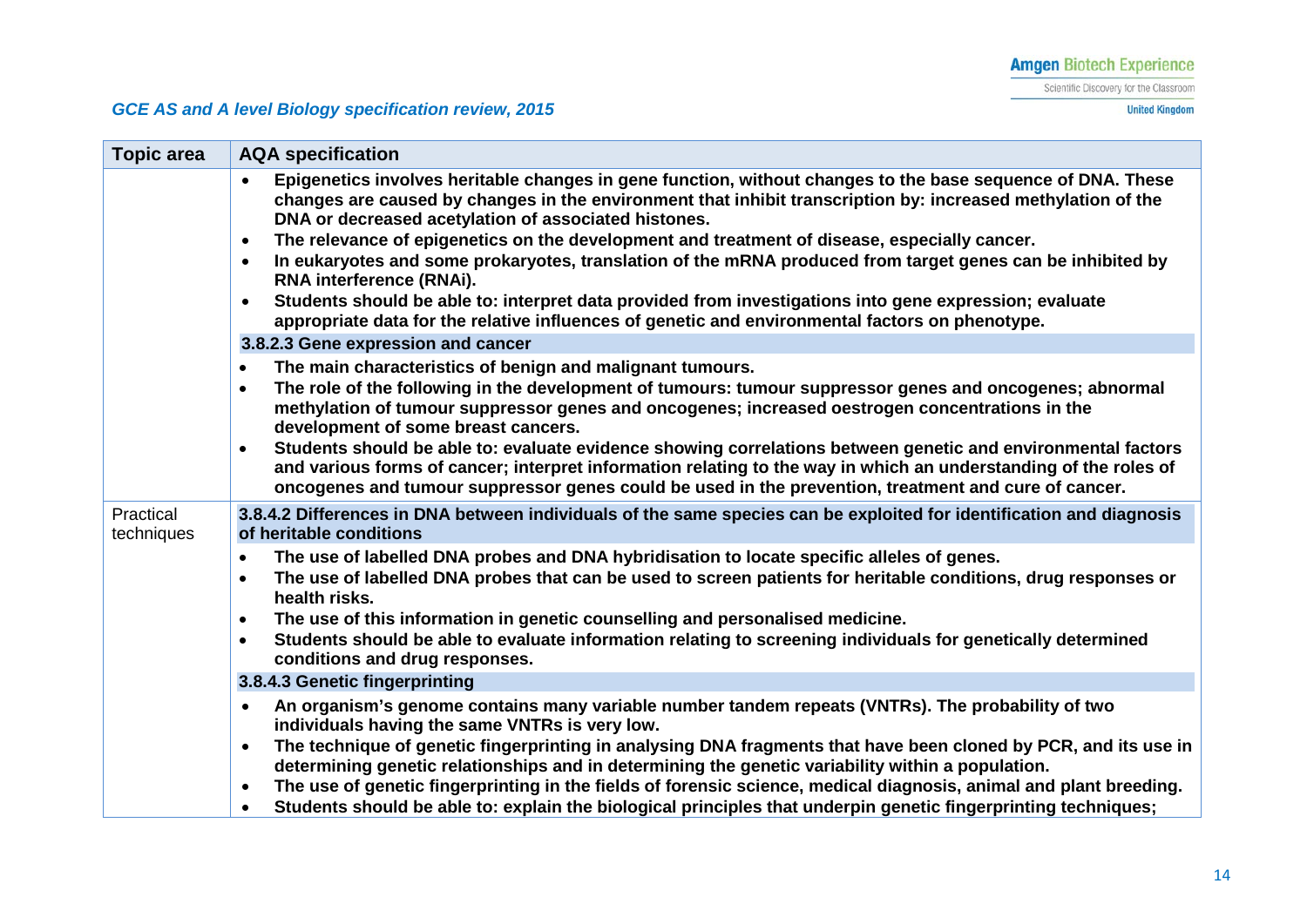Scientific Discovery for the Classroom

**United Kingdom** 

| <b>Topic area</b>  | <b>AQA specification</b>                                                                                                                                                                                                                                                                                                                                                                                                                                                                                                                                                                                                                                                                              |
|--------------------|-------------------------------------------------------------------------------------------------------------------------------------------------------------------------------------------------------------------------------------------------------------------------------------------------------------------------------------------------------------------------------------------------------------------------------------------------------------------------------------------------------------------------------------------------------------------------------------------------------------------------------------------------------------------------------------------------------|
|                    | interpret data showing the results of gel electrophoresis to separate DNA fragments; explain why scientists<br>might use genetic fingerprinting in the fields of forensic science, medical diagnosis, animal and plant breeding.                                                                                                                                                                                                                                                                                                                                                                                                                                                                      |
| Genome<br>analysis | 3.4.7 Investigating diversity                                                                                                                                                                                                                                                                                                                                                                                                                                                                                                                                                                                                                                                                         |
|                    | Genetic diversity within, or between species, can be made by comparing: the frequency of measurable or observable<br>characteristics; the base sequence of DNA; the base sequence of mRNA; the amino acid sequence of the proteins<br>encoded by DNA and mRNA.                                                                                                                                                                                                                                                                                                                                                                                                                                        |
|                    | Students should be able to: interpret data relating to similarities and differences in the base sequences of DNA and in the<br>$\bullet$<br>amino acid sequences of proteins to suggest relationships between different organisms within a species and between<br>species; appreciate that gene technology has caused a change in the methods of investigating genetic diversity; inferring<br>DNA differences from measurable or observable characteristics has been replaced by direct investigation of DNA<br>sequences.                                                                                                                                                                           |
|                    | Knowledge of gene technologies will not be tested.<br>$\bullet$                                                                                                                                                                                                                                                                                                                                                                                                                                                                                                                                                                                                                                       |
|                    | 3.8.3 Using genome projects                                                                                                                                                                                                                                                                                                                                                                                                                                                                                                                                                                                                                                                                           |
|                    | Sequencing projects have read the genomes of a wide range of organisms, including humans.<br>$\bullet$<br>Determining the genome of simpler organisms allows the sequences of the proteins that derive from the genetic<br>$\bullet$<br>code (the proteome) of the organism to be determined. This may have many applications, including the<br>identification of potential antigens for use in vaccine production.<br>In more complex organisms, the presence of non-coding DNA and of regulatory genes means that knowledge of<br>$\bullet$<br>the genome cannot easily be translated into the proteome.<br>Sequencing methods are continuously updated and have become automated.<br>$\bullet$     |
| Recombinant        | 3.6.4.2 Control of blood glucose concentration                                                                                                                                                                                                                                                                                                                                                                                                                                                                                                                                                                                                                                                        |
| <b>DNA</b>         | The causes of types I and II diabetes and their control by insulin and/or manipulation of the diet.                                                                                                                                                                                                                                                                                                                                                                                                                                                                                                                                                                                                   |
| technologies       | 3.8.4.1 Recombinant DNA technology                                                                                                                                                                                                                                                                                                                                                                                                                                                                                                                                                                                                                                                                    |
|                    | Recombinant DNA technology involves the transfer of fragments of DNA from one organism, or species, to<br>$\bullet$<br>another. Since the genetic code is universal, as are transcription and translation mechanisms, the transferred<br>DNA can be translated within cells of the recipient (transgenic) organism.<br>Fragments of DNA can be produced by several methods, including: conversion of mRNA to complementary DNA<br>$\bullet$<br>(cDNA), using reverse transcriptase; using restriction enzymes to cut a fragment containing the desired gene<br>from DNA; creating the gene in a 'gene machine'.<br>Fragments of DNA can be amplified by in vitro and in vivo techniques.<br>$\bullet$ |
|                    | The principles of the polymerase chain reaction (PCR) as an <i>in vitro</i> method to amplify DNA fragments.                                                                                                                                                                                                                                                                                                                                                                                                                                                                                                                                                                                          |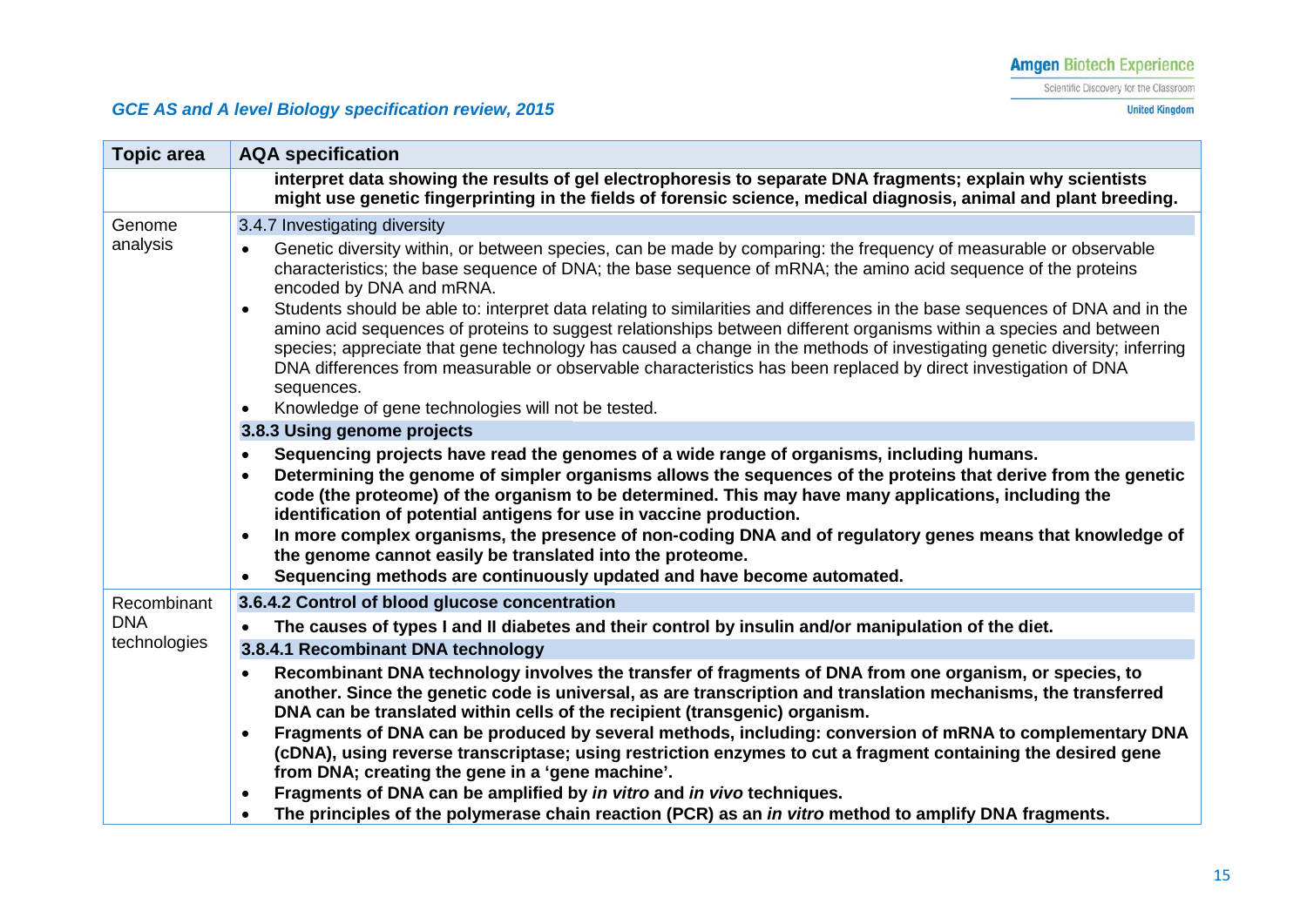Scientific Discovery for the Classroom

**United Kingdom** 

| <b>Topic area</b> | <b>AQA</b> specification                                                                                                                                                                                                                                                                                                                                                                                                                                                          |
|-------------------|-----------------------------------------------------------------------------------------------------------------------------------------------------------------------------------------------------------------------------------------------------------------------------------------------------------------------------------------------------------------------------------------------------------------------------------------------------------------------------------|
|                   | The culture of transformed host cells as an <i>in vivo</i> method to amplify DNA fragments.                                                                                                                                                                                                                                                                                                                                                                                       |
|                   | The addition of promoter and terminator regions to the fragments of DNA.                                                                                                                                                                                                                                                                                                                                                                                                          |
|                   | The use of restriction endonucleases and ligases to insert fragments of DNA into vectors. Transformation of<br>host cells using these vectors.                                                                                                                                                                                                                                                                                                                                    |
|                   | The use of marker genes to detect genetically modified (GM) cells or organisms. (Students will not be required to<br>recall specific marker genes in a written paper.)                                                                                                                                                                                                                                                                                                            |
|                   | Students should be able to: interpret information relating to the use of recombinant DNA technology; evaluate<br>the ethical, financial and social issues associated with the use and ownership of recombinant DNA technology in<br>agriculture, in industry and in medicine; balance the humanitarian aspects of recombinant DNA technology with<br>the opposition from environmentalists and antiglobalisation activists; relate recombinant DNA technology to<br>gene therapy. |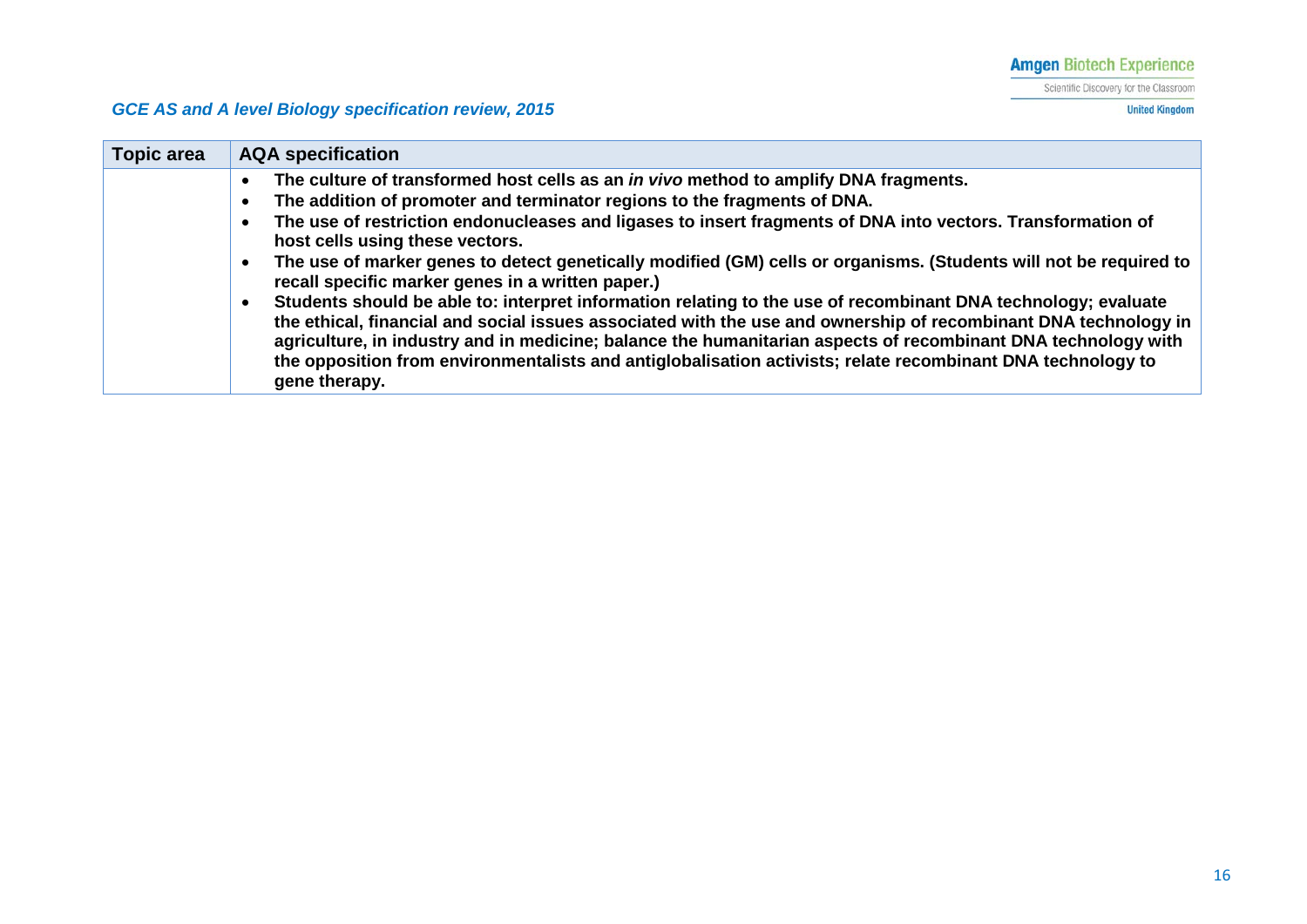### **Appendix 2. Exam specification analysis: Edexcel Biology A (Salters-Nuffield).**

The exam board Edexcel published it's AS and A level Biology A (Salters-Nuffield) specification<sup>C</sup>, for teaching from September 2015 onwards, in 2014. Content in the topic areas is given below. As in Table 1, A-level material is given in bold font.

<span id="page-16-0"></span>

| <b>Topic area</b>        | <b>Edexcel Biology A (Salters-Nuffield) specification</b>                                                                                                                                                                                                                                                                                                                                                                                                                                                                                                                                                                                                                                                                                                                                                                                                                                                                                                                                                                                                                                                                                                                                             |
|--------------------------|-------------------------------------------------------------------------------------------------------------------------------------------------------------------------------------------------------------------------------------------------------------------------------------------------------------------------------------------------------------------------------------------------------------------------------------------------------------------------------------------------------------------------------------------------------------------------------------------------------------------------------------------------------------------------------------------------------------------------------------------------------------------------------------------------------------------------------------------------------------------------------------------------------------------------------------------------------------------------------------------------------------------------------------------------------------------------------------------------------------------------------------------------------------------------------------------------------|
| Structure of             | 2.5 and 2.9 from Genes and Health                                                                                                                                                                                                                                                                                                                                                                                                                                                                                                                                                                                                                                                                                                                                                                                                                                                                                                                                                                                                                                                                                                                                                                     |
| DNA, RNA<br>and proteins | Know the basic structure of mononucleotides (deoxyribose or ribose linked to a phosphate and a base, including thymine,<br>$\bullet$<br>uracil, cytosine, adenine or guanine) and the structures of DNA and RNA (polynucleotides composed of mononucleotides<br>linked through condensation reactions).<br>Know how complementary base pairing and the hydrogen bonding between two complementary strands are involved in<br>$\bullet$<br>the formation of the DNA double helix.<br>Know the basic structure of an amino acid (structures of specific amino acids are not required).<br>$\bullet$<br>Understand the formation of polypeptides and proteins (amino acid monomers linked by peptide bonds in condensation<br>$\bullet$<br>reactions).<br>Understand the significance of a protein's primary structure in determining its three-dimensional structure and properties<br>$\bullet$<br>(globular and fibrous proteins and the types of bonds involved in its three-dimensional structure).<br>Know the molecular structure of a globular protein and a fibrous protein and understand how their structures relate to<br>$\bullet$<br>their functions (including haemoglobin and collagen). |
| <b>DNA</b>               | 2.11 from Genes and Health                                                                                                                                                                                                                                                                                                                                                                                                                                                                                                                                                                                                                                                                                                                                                                                                                                                                                                                                                                                                                                                                                                                                                                            |
| replication              | Understand the process of DNA replication, including the role of DNA polymerase.<br>$\bullet$<br>Understand how Meselson and Stahl's classic experiment provided new data that supported the accepted theory of<br>$\bullet$<br>replication of DNA and refuted competing theories.                                                                                                                                                                                                                                                                                                                                                                                                                                                                                                                                                                                                                                                                                                                                                                                                                                                                                                                    |
| Protein                  | 2.6, 2.7 and 2.8 from Genes and Health                                                                                                                                                                                                                                                                                                                                                                                                                                                                                                                                                                                                                                                                                                                                                                                                                                                                                                                                                                                                                                                                                                                                                                |
| synthesis                | Understand the process of protein synthesis (transcription) including the role of RNA polymerase, translation, messenger<br>$\bullet$<br>RNA, transfer RNA, ribosomes and the role of start and stop codons.<br>Understand the roles of the DNA template (antisense) strand in transcription, codons on messenger RNA and anticodons<br>$\bullet$<br>on transfer RNA.<br>Understand the nature of the genetic code (triplet code, non-overlapping and degenerate).<br>$\bullet$<br>Know that a gene is a sequence of bases on a DNA molecule that codes for a sequence of amino acids in a polypeptide<br>$\bullet$<br>chain.                                                                                                                                                                                                                                                                                                                                                                                                                                                                                                                                                                         |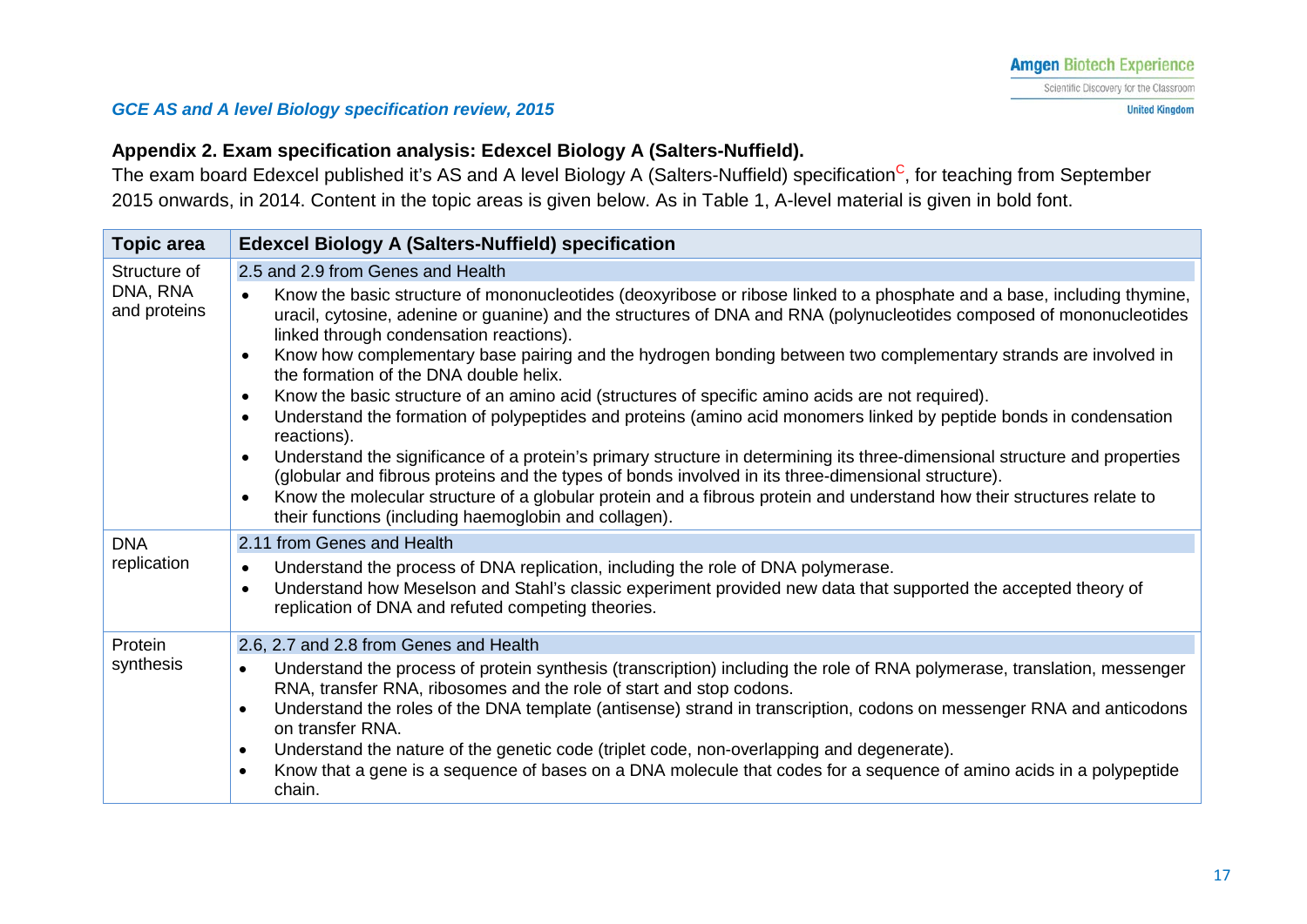Scientific Discovery for the Classroom

**United Kingdom** 

| <b>Topic area</b>  | <b>Edexcel Biology A (Salters-Nuffield) specification</b>                                                                                                                                                                                                     |
|--------------------|---------------------------------------------------------------------------------------------------------------------------------------------------------------------------------------------------------------------------------------------------------------|
| Gene               | 3.12, 3.14 and 3.15 from Voice of the genome                                                                                                                                                                                                                  |
| regulation         | Understand how cells become specialised through differential gene expression, producing active mRNA leading to<br>synthesis of proteins, which in turn control cell processes or determine cell structure in animals and plants, including the<br>lac operon. |
|                    | Understand how phenotype is the result of an interaction between genotype and the environment.<br>$\bullet$                                                                                                                                                   |
|                    | Know how epigenetic changes, including DNA methylation and histone modification, can modify the activation of certain<br>$\bullet$<br>genes.                                                                                                                  |
|                    | Understand how epigenetic changes can be passed on following cell division.<br>$\bullet$                                                                                                                                                                      |
|                    | Understand how some phenotypes are affected by multiple alleles for the same gene at many loci (polygenic inheritance)<br>$\bullet$<br>as well as the environment and how this can give rise to phenotypes that show continuous variation.                    |
|                    | 6.10 from Immunity, infection and forensics                                                                                                                                                                                                                   |
|                    | Understand how one gene can give rise to more than one protein through posttranscriptional changes to<br>$\bullet$<br>messenger RNA (mRNA).                                                                                                                   |
|                    | 7.16 from Run for your life                                                                                                                                                                                                                                   |
|                    | Understand how genes can be switched on and off by DNA transcription factors including hormones.                                                                                                                                                              |
| Practical          | 6.3, 6.4 and CORE PRCATICAL 14 from Immunity, infection and forensics                                                                                                                                                                                         |
| techniques         | Know how DNA profiling is used for identification and determining genetic relationships between organisms<br>(plants and animals).                                                                                                                            |
|                    | Know how DNA can be amplified using the polymerase chain reaction (PCR).<br>$\bullet$                                                                                                                                                                         |
|                    | <b>CORE PRACTICAL 14: Use gel electrophoresis to separate DNA fragments of different length.</b>                                                                                                                                                              |
| Genome<br>analysis | 2.15 and 2.16 from Genes and Health                                                                                                                                                                                                                           |
|                    | Understand the uses of genetic screening, including the identification of carriers, pre-implantation genetic diagnosis<br>$\bullet$<br>(PGD) and prenatal testing, including amniocentesis and chorionic villus sampling.                                     |
|                    | Understand the implications of prenatal genetic screening.<br>$\bullet$<br>Be able to identify and discuss the social and ethical issues related to genetic screening from a range of ethical                                                                 |
|                    | viewpoints.                                                                                                                                                                                                                                                   |
|                    | 8.16 from Grey matter                                                                                                                                                                                                                                         |
|                    | Understand how the outcomes of genome sequencing projects are being used in the development of<br>personalised medicine and the social, moral and ethical issues this raises.                                                                                 |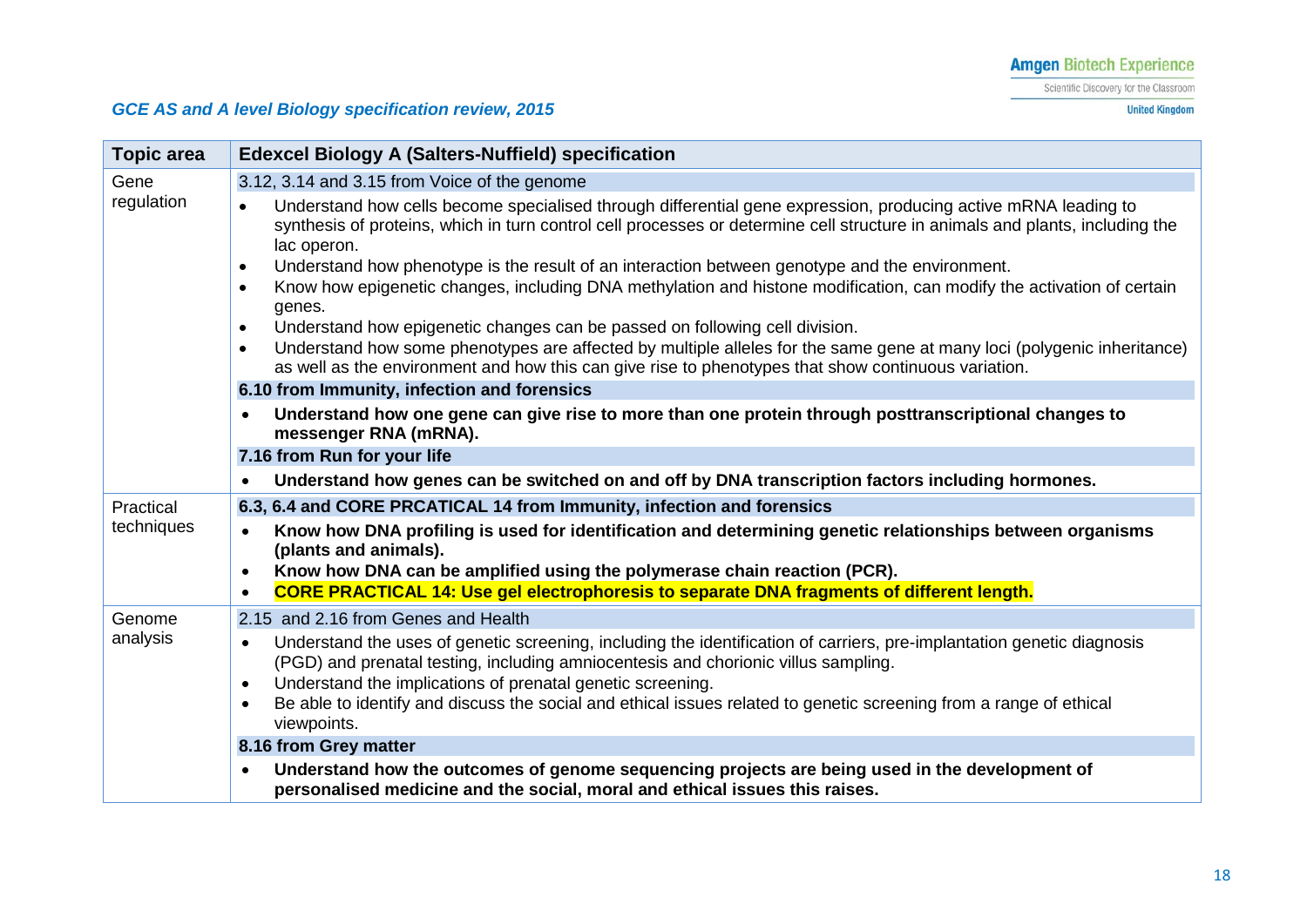Scientific Discovery for the Classroom

**United Kingdom** 

| <b>Topic area</b>          | <b>Edexcel Biology A (Salters-Nuffield) specification</b>                                                                                                                                                 |
|----------------------------|-----------------------------------------------------------------------------------------------------------------------------------------------------------------------------------------------------------|
| Recombinant                | 8.17 and 8.18 from Grey matter                                                                                                                                                                            |
| <b>DNA</b><br>technologies | Know how drugs can be produced using genetically modified organisms (plants, animals and microorganisms).<br>Understand the risks and benefits associated with the use of genetically modified organisms. |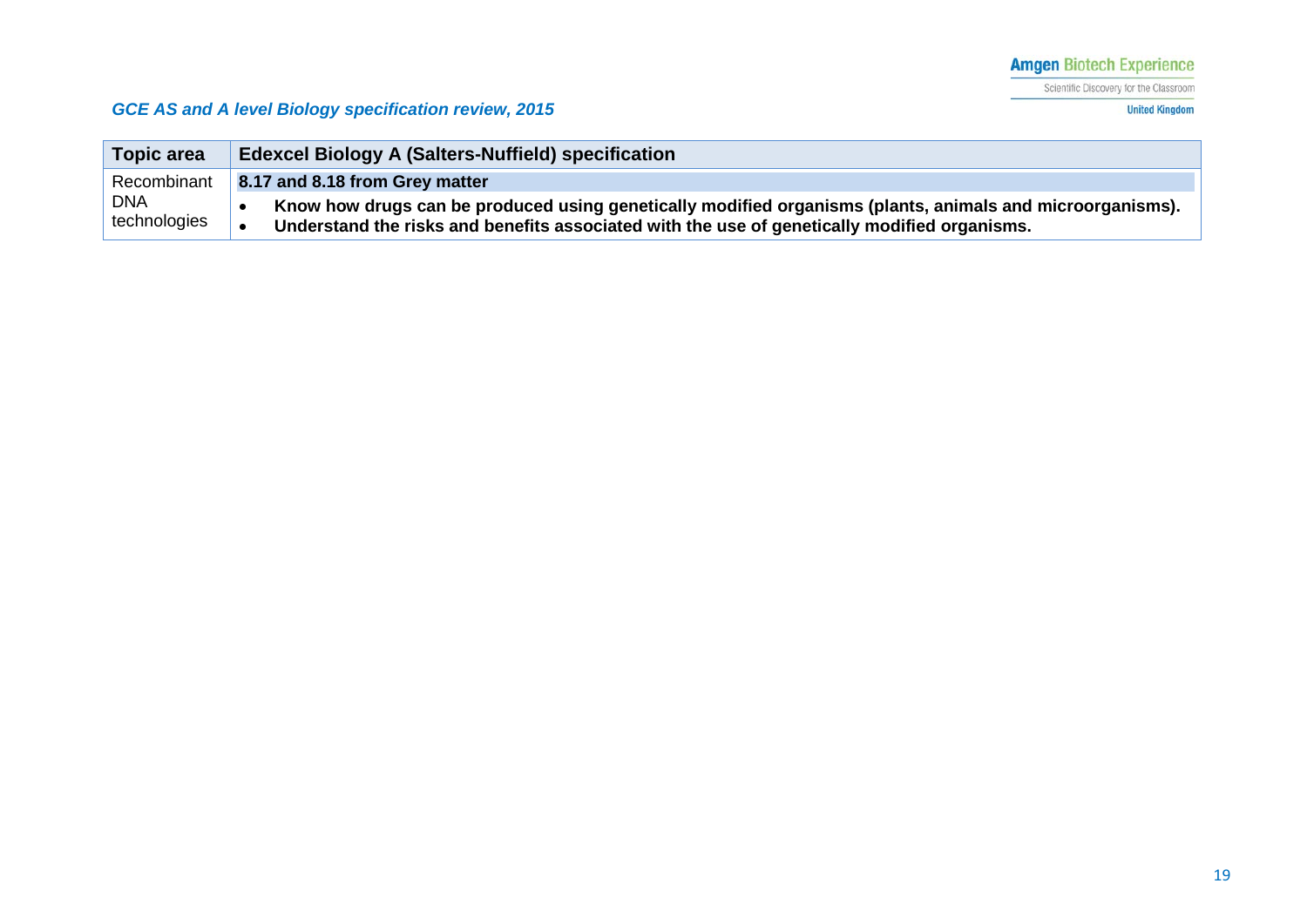**United Kingdom** 

#### *GCE AS and A level Biology specification review, 2015*

### **Appendix 3. Exam specification analysis: Edexcel Biology B.**

The exam board Edexcel published it's AS and A level Biology B specification<sup>D</sup>, for teaching from September 2015 onwards, in 2014. Content in the topic areas is given below. As in Table 1 A-level material is given in bold font.

<span id="page-19-0"></span>

| <b>Topic area</b>                        | <b>Edexcel Biology B specification</b>                                                                                                                                                                                                                                                                                                                                                                                                                                                                                                                                                                                                                                                                                                         |
|------------------------------------------|------------------------------------------------------------------------------------------------------------------------------------------------------------------------------------------------------------------------------------------------------------------------------------------------------------------------------------------------------------------------------------------------------------------------------------------------------------------------------------------------------------------------------------------------------------------------------------------------------------------------------------------------------------------------------------------------------------------------------------------------|
| Structure of<br>DNA, RNA and<br>proteins | 1.3 Proteins                                                                                                                                                                                                                                                                                                                                                                                                                                                                                                                                                                                                                                                                                                                                   |
|                                          | Know the structure of an amino acid (structures of specific amino acids are not required).<br>$\bullet$<br>Understand the formation of polypeptides and proteins (as amino acid monomers linked by peptide bonds in<br>$\bullet$<br>condensation reactions).<br>Understand the role of ionic, hydrogen and disulphide bonding in the structure of proteins.<br>$\bullet$<br>Understand the significance of the primary, secondary, tertiary and quaternary structure of a protein in determining the<br>$\bullet$<br>properties of fibrous and globular proteins, including collagen and haemoglobin.<br>Understand how the structure of collagen and haemoglobin are related to their function.<br>$\bullet$<br>1.4 DNA and protein synthesis |
|                                          | Know the structure of DNA, including the structure of the nucleotides (purines and pyrimidines), base pairing, the two<br>$\bullet$<br>sugar-phosphate backbones, phosphodiester bonds and hydrogen bonds.<br>Know the structure of mRNA including nucleotides, the sugar phosphate backbone and the role of hydrogen bonds.<br>$\bullet$<br>Know the structure of tRNA, including nucleotides, the role of hydrogen bonds and the anticodon.<br>$\bullet$                                                                                                                                                                                                                                                                                     |
| DNA replication                          | 1.4 DNA and protein synthesis                                                                                                                                                                                                                                                                                                                                                                                                                                                                                                                                                                                                                                                                                                                  |
|                                          | Understand how DNA is replicated semi-conservatively, including the role of DNA helicase, polymerase and ligase.<br>$\bullet$<br>Understand the processes of transcription in the nucleus and translation at the ribosome, including the role of sense<br>$\bullet$<br>and anti-sense DNA, mRNA, tRNA and the ribosomes.<br>Understand the nature of the genetic code, including triplets coding for amino acids, start and stop codons, degenerate<br>$\bullet$<br>and non-overlapping nature, and that not all the genome codes for proteins.                                                                                                                                                                                                |
| <b>DNA</b> mutation                      | 1.4 DNA and protein synthesis                                                                                                                                                                                                                                                                                                                                                                                                                                                                                                                                                                                                                                                                                                                  |
|                                          | Understand the term gene mutation as illustrated by base deletions, insertions and substitutions.<br>$\bullet$<br>Understand the effect of point mutations on amino acid sequences, as illustrated by sickle cell anaemia in humans.<br>$\bullet$                                                                                                                                                                                                                                                                                                                                                                                                                                                                                              |
|                                          | 2.3 Eukaryotic cell cycle and division                                                                                                                                                                                                                                                                                                                                                                                                                                                                                                                                                                                                                                                                                                         |
|                                          | Understand that meiosis results in genetic variation through recombination of alleles, including independent assortment<br>$\bullet$<br>and crossing over.<br>Understand what chromosome mutations are, as illustrated by translocations.<br>$\bullet$                                                                                                                                                                                                                                                                                                                                                                                                                                                                                         |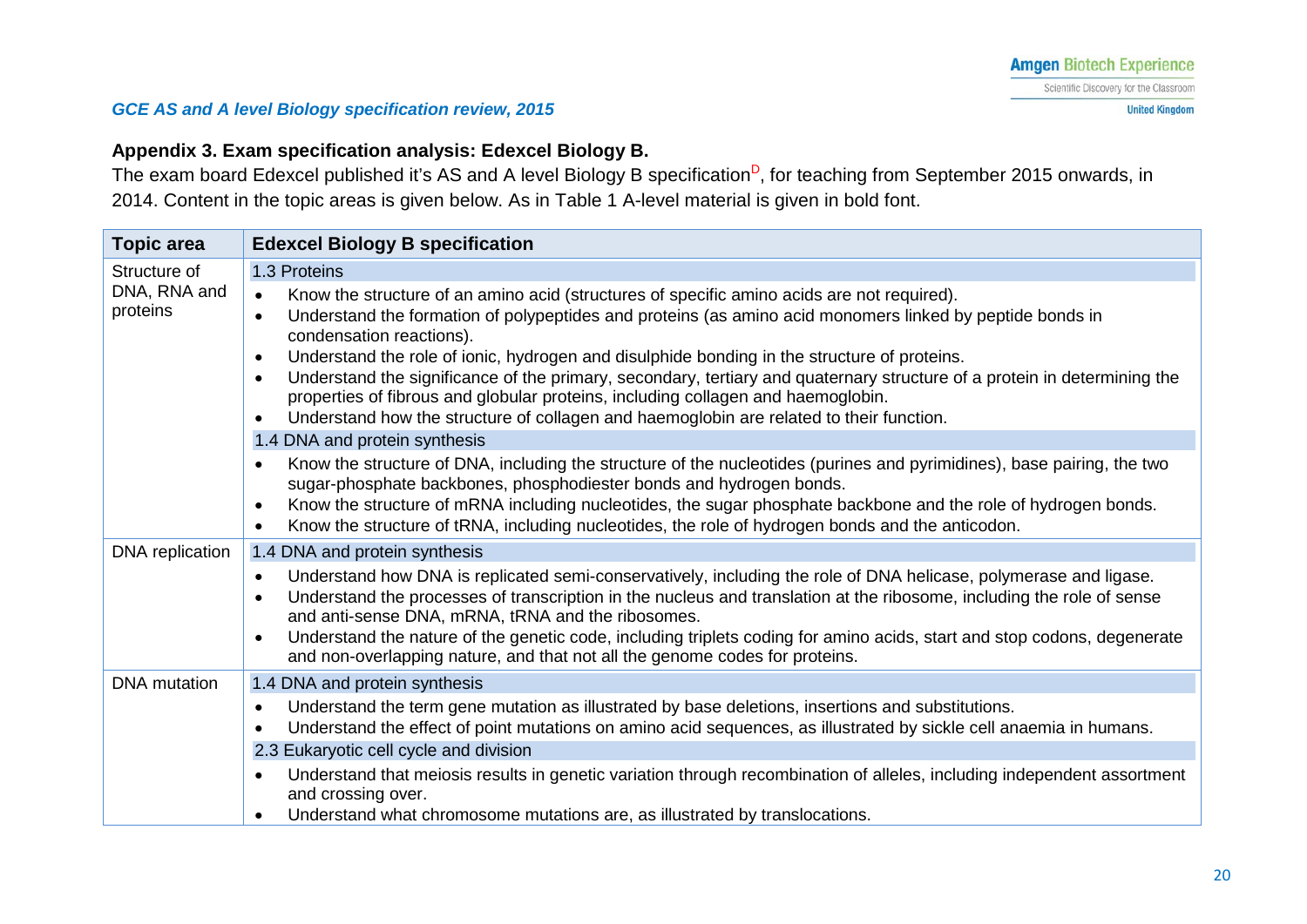Scientific Discovery for the Classroom

### *GCE AS and A level Biology specification review, 2015*

**United Kingdom** 

| <b>Topic area</b> | <b>Edexcel Biology B specification</b>                                                                                                                                                                                                                                                            |
|-------------------|---------------------------------------------------------------------------------------------------------------------------------------------------------------------------------------------------------------------------------------------------------------------------------------------------|
|                   | Understand how non-disjunction can lead to polysomy, including Down's syndrome, and monosomy, including Turner's<br>$\bullet$<br>syndrome.                                                                                                                                                        |
|                   | 8.1 Origins of genetic variation                                                                                                                                                                                                                                                                  |
|                   | Understand that mutations are the source of new variations and that the processes of random assortment and<br>crossing over during meiosis give rise to new combinations of alleles in gametes.<br>Understand how random fertilisation during sexual reproduction brings about genetic variation. |
| Protein           | 1.4 DNA and protein synthesis                                                                                                                                                                                                                                                                     |
| synthesis         | Know that a gene is a sequence of bases on a DNA molecule coding for a sequence of amino acids in a polypeptide<br>$\bullet$<br>chain.                                                                                                                                                            |
| Gene regulation   | 7.2 Factors affecting gene expression                                                                                                                                                                                                                                                             |
|                   | Know that transcription factors are proteins that bind to DNA.                                                                                                                                                                                                                                    |
|                   | Understand the role of transcription factors in regulating gene expression.<br>$\bullet$                                                                                                                                                                                                          |
|                   | Understand how post-transcription modification of mRNA in eukaryotic cells (RNA splicing) can result in<br>different products from a single gene.                                                                                                                                                 |
|                   | Understand that gene expression can be changed by epigenetic modification, including non-coding RNA,<br>$\bullet$                                                                                                                                                                                 |
|                   | histone modification and DNA methylation.                                                                                                                                                                                                                                                         |
|                   | Know that epigenetic modification is important in ensuring cell differentiation.<br>$\bullet$                                                                                                                                                                                                     |
| Practical         | 3.1 Classification                                                                                                                                                                                                                                                                                |
| techniques        | Understand how gel electrophoresis can be used to distinguish between species and determine evolutionary<br>$\bullet$<br>relationships.                                                                                                                                                           |
|                   | Know that DNA sequencing and bioinformatics can be used to distinguish between species and determine evolutionary<br>relationships.                                                                                                                                                               |
|                   | 6.1 Microbial techniques                                                                                                                                                                                                                                                                          |
|                   | Understand the basic aseptic techniques used in culturing organisms.<br>$\bullet$                                                                                                                                                                                                                 |
|                   | Understand the principles and techniques involved in culturing microorganisms.<br>$\bullet$                                                                                                                                                                                                       |
|                   | Understand the use of different media (broth cultures, agar and selective media).<br>$\bullet$<br>Understand the different methods of measuring the growth of a bacterial culture as illustrated by cell counts,<br>$\bullet$                                                                     |
|                   | dilution plating, mass and optical methods (turbidity).                                                                                                                                                                                                                                           |
|                   | Understand the different phases of a bacterial growth curve (lag phase, log phase, stationary phase and death<br>$\bullet$                                                                                                                                                                        |
|                   | phase) and calculate exponential growth rate constants.                                                                                                                                                                                                                                           |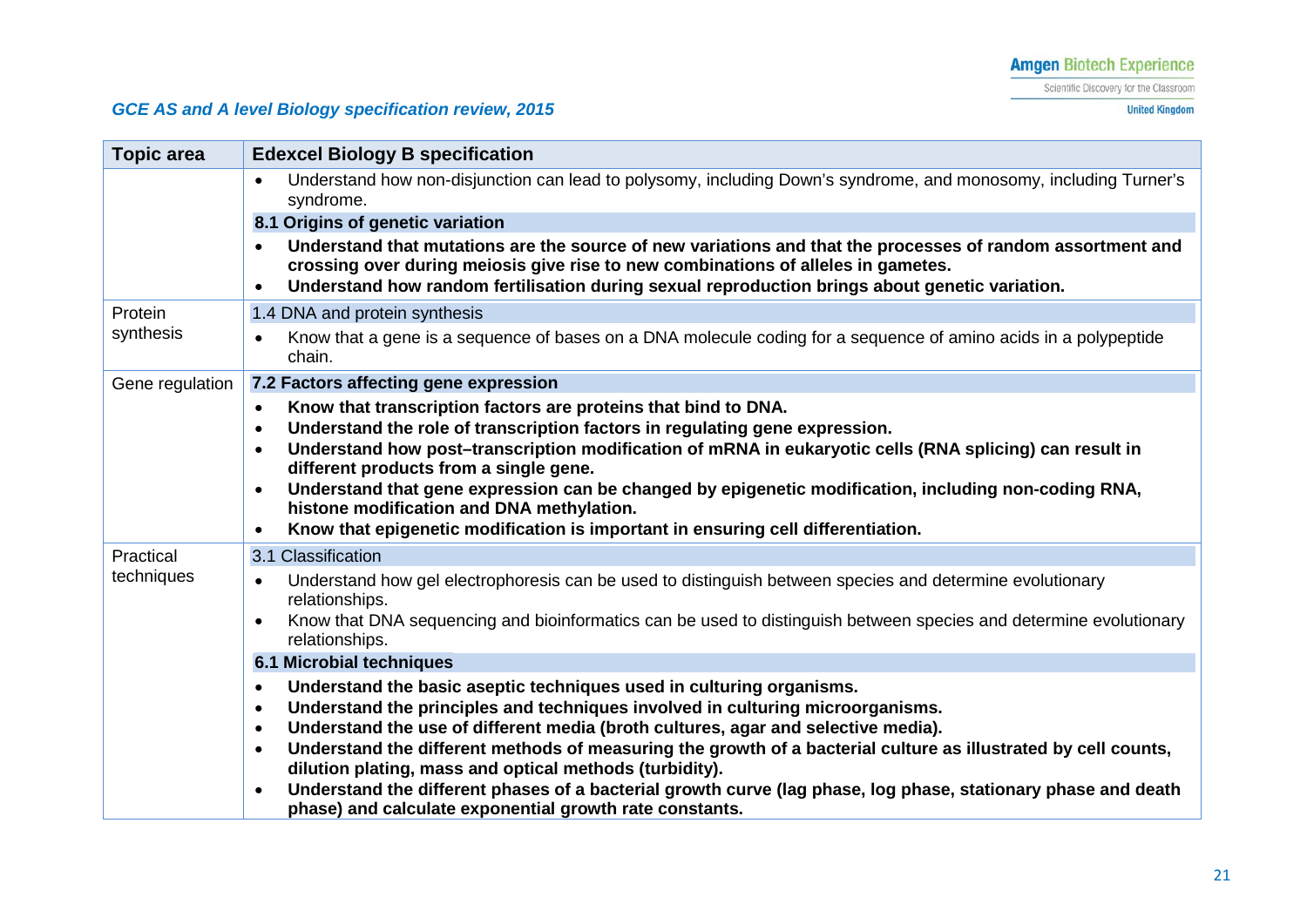Scientific Discovery for the Classroom

**United Kingdom** 

| Topic area                 | <b>Edexcel Biology B specification</b>                                                                                                                                                                                                                                                                                             |
|----------------------------|------------------------------------------------------------------------------------------------------------------------------------------------------------------------------------------------------------------------------------------------------------------------------------------------------------------------------------|
|                            | CORE PRACTICAL 12: Investigate the rate of growth of bacteria in liquid culture taking into account the safe<br>$\bullet$<br>and ethical use of organisms.                                                                                                                                                                         |
|                            | CORE PRACTICAL 13: Isolate individual species from a mixed culture of bacteria using streak plating taking<br>$\bullet$<br>into account the safe and ethical use of organisms.                                                                                                                                                     |
|                            | <b>6.3 Action of antibiotics</b>                                                                                                                                                                                                                                                                                                   |
|                            | Understand the action of bactericidal and bacteriostatic antibiotics, as illustrated by penicillin and tetracycline.<br>$\bullet$                                                                                                                                                                                                  |
|                            | 7.1 Using gene sequencing                                                                                                                                                                                                                                                                                                          |
|                            | Understand how PCR can be used to amplify DNA samples, and how these samples can be used: to predict the<br>$\bullet$<br>amino acid sequence of proteins and possible links to genetically determined conditions, using gene<br>sequencing; in forensic science, to identify criminals and to test paternity, using DNA profiling. |
| Genome                     | 7.1 Using gene sequencing                                                                                                                                                                                                                                                                                                          |
| analysis                   | Understand what is meant by the term genome.<br>$\bullet$                                                                                                                                                                                                                                                                          |
| Recombinant                | 7.4 Gene technology                                                                                                                                                                                                                                                                                                                |
| <b>DNA</b><br>technologies | Understand how recombinant DNA can be produced, including the role of restriction endonucleases and DNA<br>$\bullet$<br>ligase.                                                                                                                                                                                                    |
|                            | Understand how recombinant DNA can be inserted into other cells, and the use of various vectors such as<br>$\bullet$<br>viruses and gene guns.                                                                                                                                                                                     |
|                            | Understand how antibiotic resistance marker genes and replica plating are used to identify recombinant cells.<br>$\bullet$                                                                                                                                                                                                         |
|                            | Understand how 'knockout' mice can be used as a valuable animal model to investigate gene function.<br>$\bullet$                                                                                                                                                                                                                   |
|                            | Understand the process of genetic modification of soya beans and how it has been used to improve<br>$\bullet$                                                                                                                                                                                                                      |
|                            | production, including altering the balance of fatty acids to prevent oxidation of soya products.                                                                                                                                                                                                                                   |
|                            | Understand why the widespread use of genetic modification of major commercial crops and other transgenic<br>$\bullet$<br>processes have caused public debate of their advantages and disadvantages.                                                                                                                                |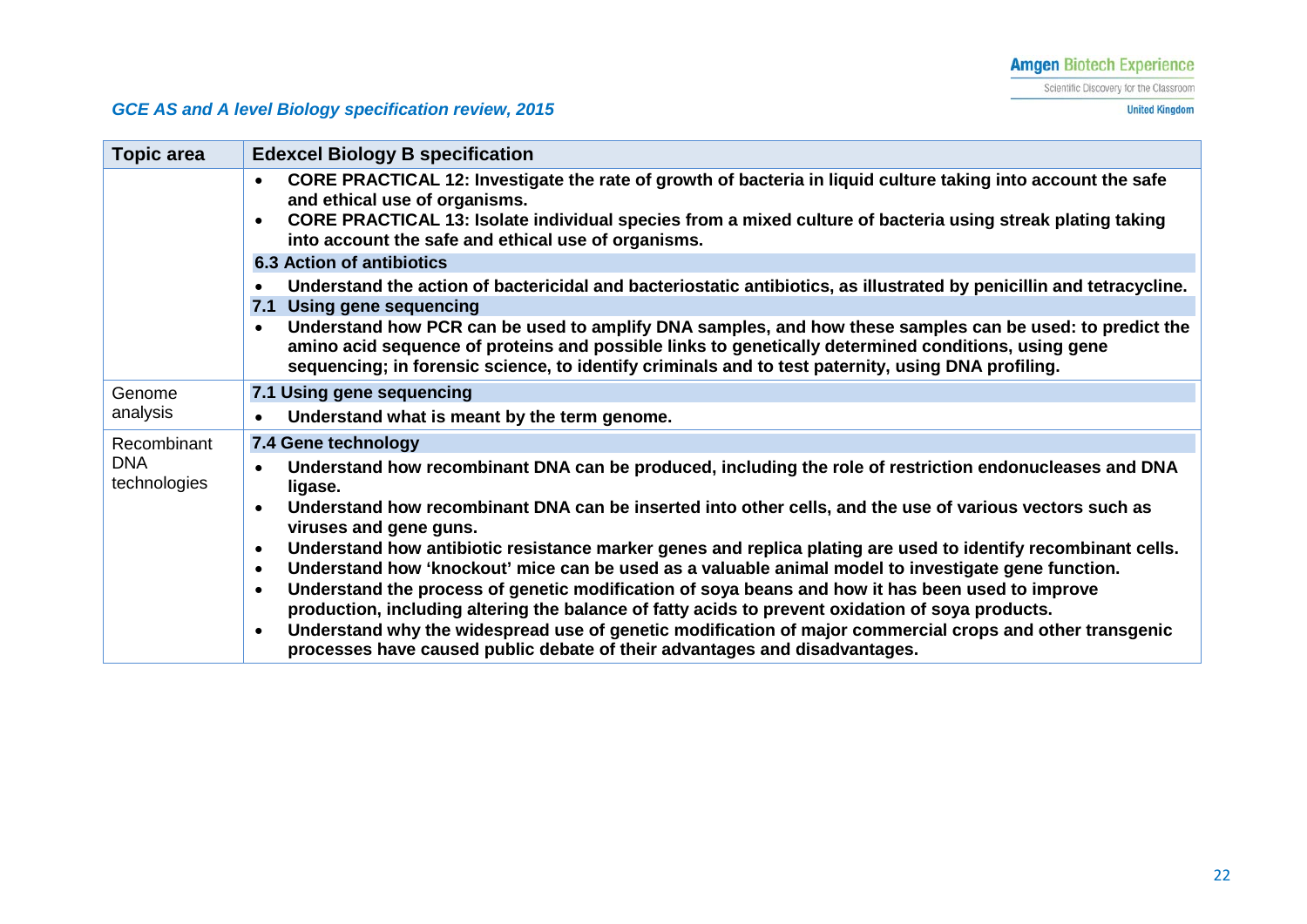### **Appendix 4. Exam specification analysis: OCR Biology A.**

The exam board OCR published it's AS and A level Biology A specification<sup>E</sup>, for teaching from September 2015 onwards, in 2014. Content in the topic areas is given below. As in Table 1, A-level material is given in bold font.

<span id="page-22-0"></span>

| <b>Topic area</b>         | <b>OCR Biology A specification</b>                                                                                                                                                                                                                                                                                                                                                                                                                                                                                                                                                                                                                                                                                                                                                                                                                                  |
|---------------------------|---------------------------------------------------------------------------------------------------------------------------------------------------------------------------------------------------------------------------------------------------------------------------------------------------------------------------------------------------------------------------------------------------------------------------------------------------------------------------------------------------------------------------------------------------------------------------------------------------------------------------------------------------------------------------------------------------------------------------------------------------------------------------------------------------------------------------------------------------------------------|
| Structure of              | 2.1.2 Biological molecules                                                                                                                                                                                                                                                                                                                                                                                                                                                                                                                                                                                                                                                                                                                                                                                                                                          |
| DNA, RNA<br>and proteins  | the general structure of an amino acid<br>the synthesis and breakdown of dipeptides and polypeptides, by the formation and breakage of peptide bonds<br>$\bullet$<br>the levels of protein structure<br>$\bullet$<br>the structure and function of globular proteins including a conjugated protein<br>٠<br>the properties and functions of fibrous proteins<br>$\bullet$<br>2.1.3 Nucleotides and nucleic acids<br>the structure of a nucleotide as the monomer from which nucleic acids are made<br>$\bullet$<br>the synthesis and breakdown of polynucleotides by the formation and breakage of phosphodiester bonds<br>$\bullet$<br>the structure of ADP and ATP as phosphorylated nucleotides<br>$\bullet$<br>the structure of DNA (deoxyribonucleic acid)<br>$\bullet$<br>practical investigations into the purification of DNA by precipitation<br>$\bullet$ |
| <b>DNA</b><br>replication | 2.1.3 Nucleotides and nucleic acids<br>semi-conservative DNA replication<br>$\bullet$<br>the nature of the genetic code<br>$\bullet$                                                                                                                                                                                                                                                                                                                                                                                                                                                                                                                                                                                                                                                                                                                                |
| <b>DNA</b><br>mutation    | 6.1.1 Cellular control                                                                                                                                                                                                                                                                                                                                                                                                                                                                                                                                                                                                                                                                                                                                                                                                                                              |
|                           | types of gene mutations and their possible effects on protein production and function<br>$\bullet$                                                                                                                                                                                                                                                                                                                                                                                                                                                                                                                                                                                                                                                                                                                                                                  |
| Protein<br>synthesis      | 2.1.3 Nucleotides and nucleic acids                                                                                                                                                                                                                                                                                                                                                                                                                                                                                                                                                                                                                                                                                                                                                                                                                                 |
|                           | transcription and translation of genes resulting in the synthesis of polypeptides.<br>$\bullet$                                                                                                                                                                                                                                                                                                                                                                                                                                                                                                                                                                                                                                                                                                                                                                     |
| Gene<br>regulation        | 6.1.1 Cellular control                                                                                                                                                                                                                                                                                                                                                                                                                                                                                                                                                                                                                                                                                                                                                                                                                                              |
|                           | the regulatory mechanisms that control gene expression at the transcriptional level, post-transcriptional level and<br>$\bullet$<br>post-translational level (To include control at the, transcriptional level: lac operon, and transcription factors in<br>eukaryotes. post-transcriptional level: the editing of primary mRNA and the removal of introns to produce mature                                                                                                                                                                                                                                                                                                                                                                                                                                                                                        |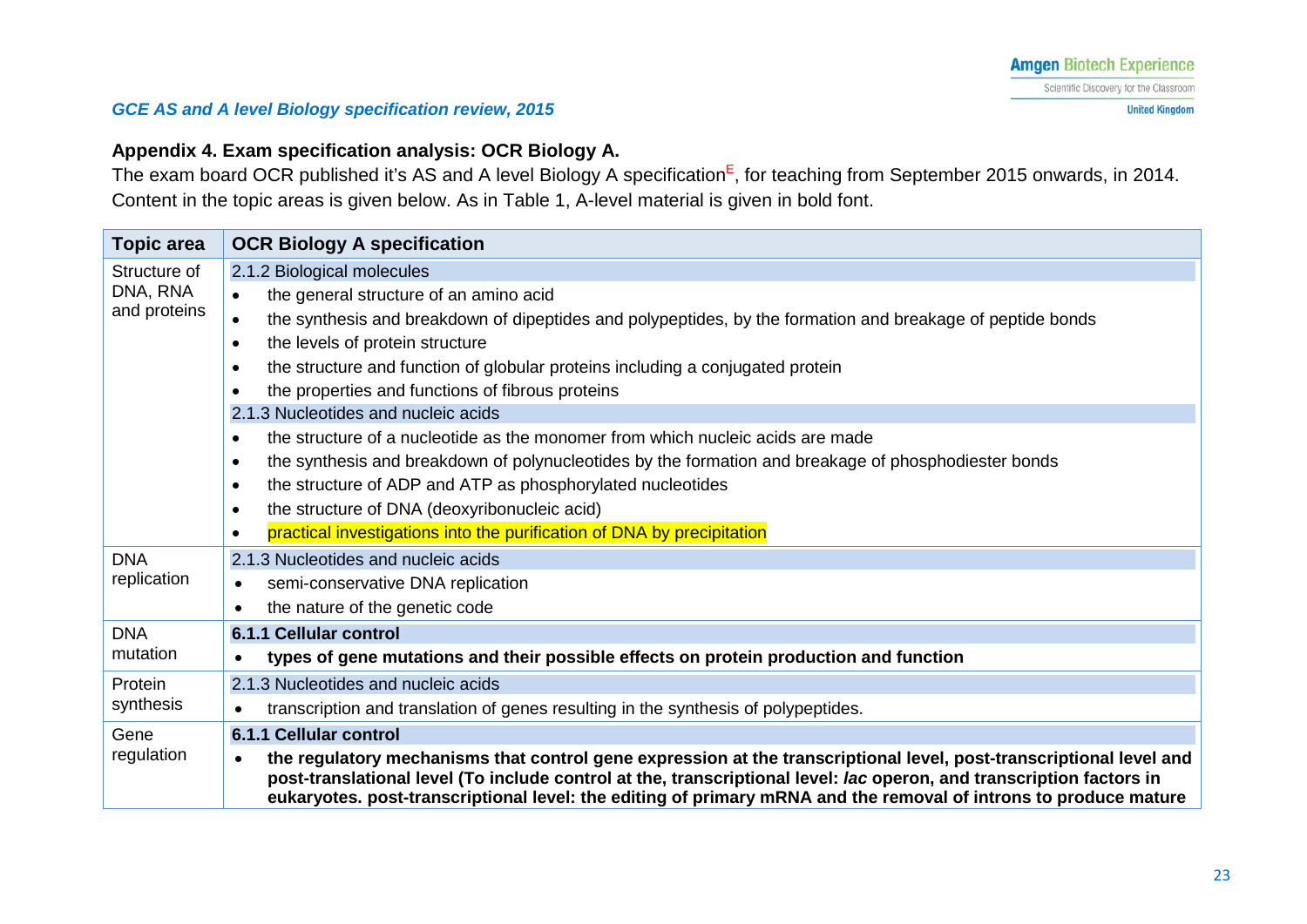Scientific Discovery for the Classroom

**United Kingdom** 

| <b>Topic area</b> | <b>OCR Biology A specification</b>                                                                                                                                                                                                                                                                                                                                                                                                                                                 |
|-------------------|------------------------------------------------------------------------------------------------------------------------------------------------------------------------------------------------------------------------------------------------------------------------------------------------------------------------------------------------------------------------------------------------------------------------------------------------------------------------------------|
|                   | mRNA. post-translational level: the activation of proteins by cyclic AMP.)                                                                                                                                                                                                                                                                                                                                                                                                         |
|                   | the genetic control of the development of body plans in different organisms (Homeobox gene sequences in<br>plants, animals and fungi are similar and highly conserved AND the role of Hox genes in controlling body plan<br>development)                                                                                                                                                                                                                                           |
| Practical         | 6.1.3 Manipulating genomes                                                                                                                                                                                                                                                                                                                                                                                                                                                         |
| techniques        | the principles of the polymerase chain reaction (PCR) and its application in DNA analysis<br>$\bullet$                                                                                                                                                                                                                                                                                                                                                                             |
|                   | the principles and uses of electrophoresis for separating nucleic acid fragments or proteins<br>Opportunity for practical use of electrophoresis.                                                                                                                                                                                                                                                                                                                                  |
| Genome            | 6.1.3 Manipulating genomes                                                                                                                                                                                                                                                                                                                                                                                                                                                         |
| analysis          | the principles of DNA sequencing and the development of new DNA sequencing techniques<br>$\bullet$                                                                                                                                                                                                                                                                                                                                                                                 |
|                   | how gene sequencing has allowed for genome-wide comparisons between individuals and between species<br>$\bullet$                                                                                                                                                                                                                                                                                                                                                                   |
|                   | how gene sequencing has allowed for the sequences of amino acids in polypeptides to be predicted<br>$\bullet$                                                                                                                                                                                                                                                                                                                                                                      |
|                   | how gene sequencing has allowed for the development of synthetic biology<br>$\bullet$                                                                                                                                                                                                                                                                                                                                                                                              |
|                   | the principles of DNA profiling and its uses (To include forensics and analysis of disease risk)                                                                                                                                                                                                                                                                                                                                                                                   |
| Recombinant       | 5.1.4 Hormonal communication                                                                                                                                                                                                                                                                                                                                                                                                                                                       |
| <b>DNA</b>        | the differences between Type 1 and Type 2 diabetes mellitus<br>$\bullet$                                                                                                                                                                                                                                                                                                                                                                                                           |
| technologies      | the potential treatments for diabetes mellitus (To include the use of insulin produced by genetically modified<br>bacteria and the potential use of stem cells to treat diabetes mellitus.)                                                                                                                                                                                                                                                                                        |
|                   | <b>6.1.3 Manipulating genomes</b>                                                                                                                                                                                                                                                                                                                                                                                                                                                  |
|                   | the principles of genetic engineering (To include the isolation of genes from one organism and the placing of<br>these genes into another organism using suitable vectors.)                                                                                                                                                                                                                                                                                                        |
|                   | the techniques used in genetic engineering (To include the use of restriction enzymes, plasmids and DNA ligase<br>$\bullet$<br>to form recombinant DNA with the desired gene and electroporation.)                                                                                                                                                                                                                                                                                 |
|                   | the ethical issues (both positive and negative) relating to the genetic manipulation of animals (including humans),<br>$\bullet$<br>plants and microorganisms (To include insect resistance in genetically modified soya, genetically modified<br>pathogens for research and 'pharming' i.e. genetically modified animals to produce pharmaceuticals AND issues<br>relating to patenting and technology transfer e.g. making genetically modified seed available to poor farmers.) |
|                   | 6.2.1 Cloning and biotechnology                                                                                                                                                                                                                                                                                                                                                                                                                                                    |
|                   | The use of microorganisms in biotechnological processes (To include reasons why microorganisms are used e.g.<br>$\bullet$                                                                                                                                                                                                                                                                                                                                                          |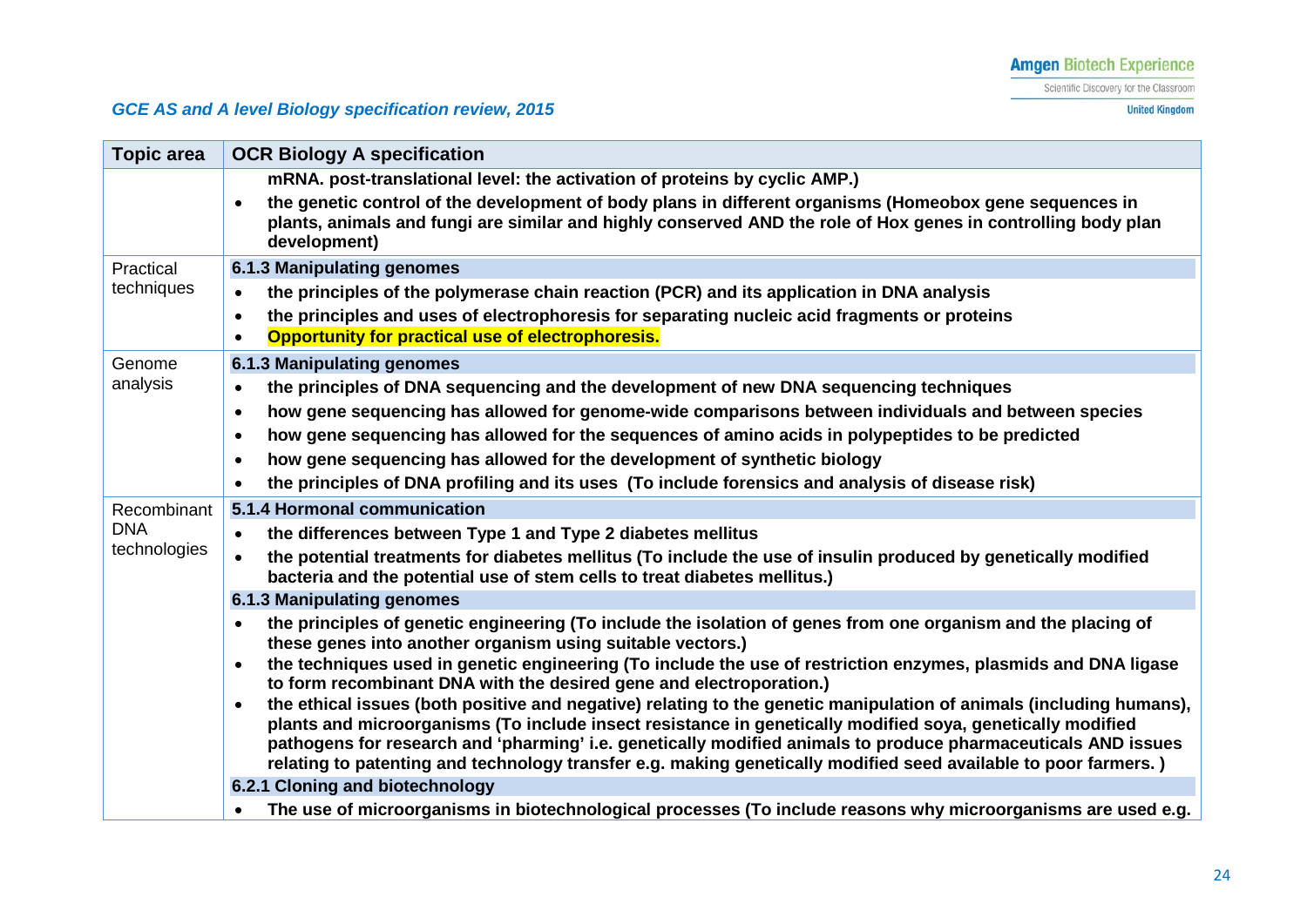Scientific Discovery for the Classroom

**United Kingdom** 

| <b>Topic area</b> | <b>OCR Biology A specification</b>                                                                                                                                                                           |
|-------------------|--------------------------------------------------------------------------------------------------------------------------------------------------------------------------------------------------------------|
|                   | economic considerations, short life cycle, growth requirements AND processes including brewing, baking,<br>cheese making, yoghurt production, penicillin production, insulin production and bioremediation.) |
|                   | how to culture microorganisms effectively, using aseptic techniques (An opportunity for serial dilutions and<br>$\bullet$<br>culturing on agar plates.)                                                      |
|                   | the importance of manipulating the growing conditions in batch and continuous fermentation in order to<br>$\bullet$<br>maximise the yield of product required                                                |
|                   | the standard growth curve of a microorganism in a closed culture<br>$\bullet$                                                                                                                                |
|                   | practical investigations into the factors affecting the growth of microorganisms (An opportunity for serial<br>$\bullet$<br>dilutions and the use of broth.)                                                 |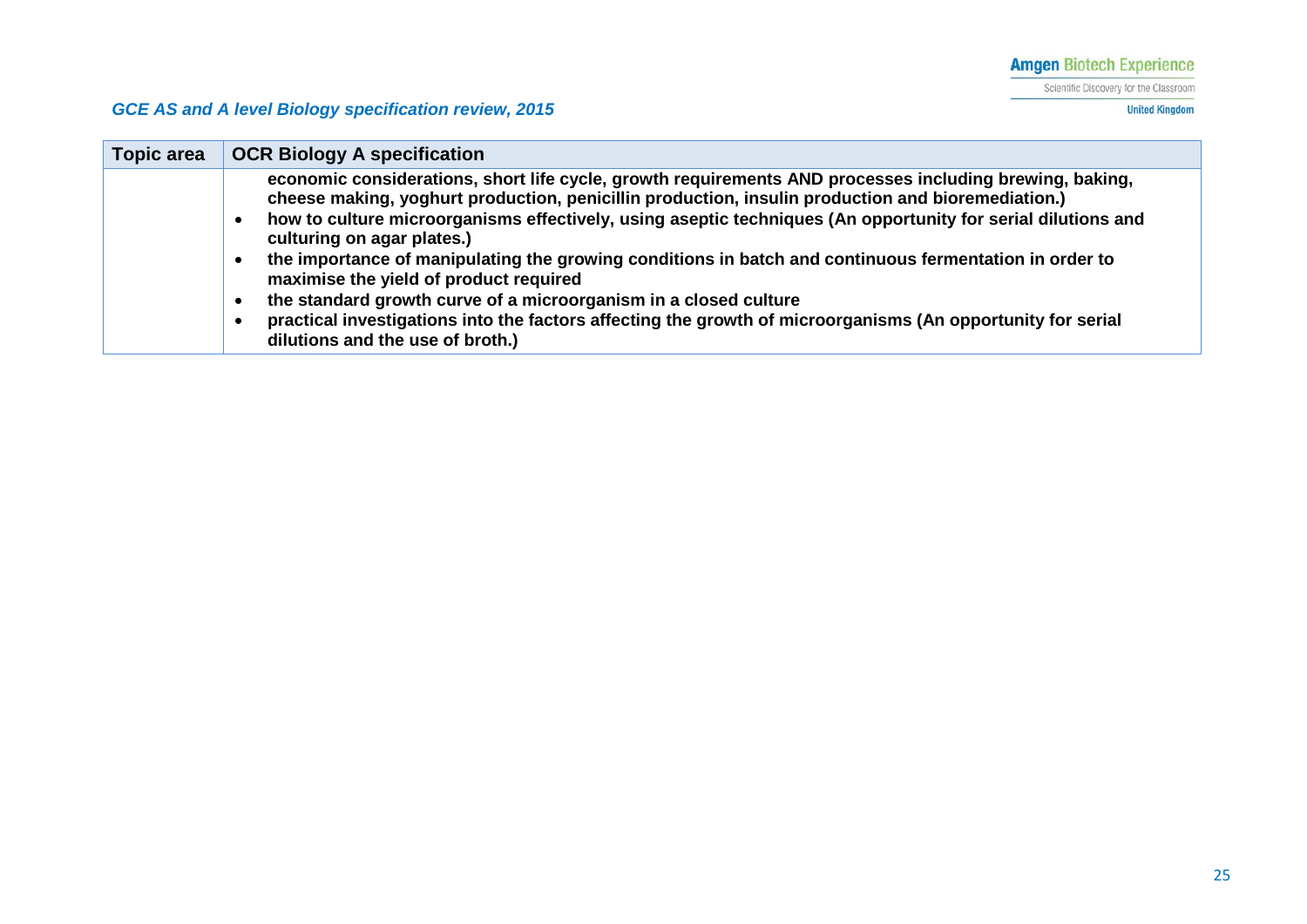### **Appendix 5. Exam specification analysis: OCR Biology B (Advancing Biology).**

The exam board OCR published it's AS and A level Biology B (Advancing Biology) specification<sup>F</sup>, for teaching from September 2015 onwards, in 2014. Content in the topic areas is given below. As in Table 1, A-level material is given in bold font.

<span id="page-25-0"></span>

| <b>Topic area</b>                        | <b>OCR Biology B (Advancing Biology) specification</b>                                                                                                                                                                         |
|------------------------------------------|--------------------------------------------------------------------------------------------------------------------------------------------------------------------------------------------------------------------------------|
| Structure of<br>DNA, RNA<br>and proteins | 2.1.3 Proteins and enzymes                                                                                                                                                                                                     |
|                                          | the basic structure of an amino acid and the formation of peptide bonds<br>$\bullet$                                                                                                                                           |
|                                          | the use of chromatography in the separation and identification of amino acids<br>$\bullet$                                                                                                                                     |
|                                          | the molecular structure of globular proteins as illustrated by the structure of enzymes and haemoglobin<br>$\bullet$                                                                                                           |
|                                          | 2.1.4 Nucleic acids                                                                                                                                                                                                            |
|                                          | the structure of a nucleotide as the monomer from which nucleic acids are made<br>$\bullet$                                                                                                                                    |
|                                          | the structure of adenosine di-phosphate (ADP) and adenosine tri-phosphate (ATP) as phosphorylated nucleotides<br>$\bullet$                                                                                                     |
|                                          | the structure of the DNA molecule, including a review of the evidence for complementary base pairing (Chargaff's rules)<br>$\bullet$                                                                                           |
|                                          | practical investigation into the purification of DNA by precipitation<br>$\bullet$                                                                                                                                             |
|                                          | the structure of RNA (ribonucleic acid) and how it differs from that of DNA<br>$\bullet$                                                                                                                                       |
| <b>DNA</b>                               | 2.1.4 Nucleic acids                                                                                                                                                                                                            |
| replication                              | semi-conservative DNA replication<br>$\bullet$                                                                                                                                                                                 |
|                                          | the nature of the genetic code<br>$\bullet$                                                                                                                                                                                    |
| <b>DNA</b>                               | 3.3.1 The cellular basis of cancer and treatment                                                                                                                                                                               |
| mutation                                 | how mutations to proto-oncogenes can lead to cancer (To include Ras and Myc proto-oncogenes.)<br>$\bullet$                                                                                                                     |
|                                          | how mutations to tumour suppressor genes can lead to cancer (To include the p53 gene.)<br>$\bullet$                                                                                                                            |
|                                          | the evaluation of epidemiological evidence linking potential risk factors with particular forms of cancer (To include smoking<br>$\bullet$<br>and lung cancer, diet and bowel cancer, BRCA1 gene mutations and breast cancer.) |
|                                          | 5.1.1 Patterns of inheritance                                                                                                                                                                                                  |
|                                          | gene mutations (To include cystic fibrosis, sickle cell anaemia, phenylketonuria (PKU) and Huntington's disease.)<br>$\bullet$                                                                                                 |
|                                          | chromosome mutations in humans (To include non-disjunction and translocations in the context of Turner's<br>$\bullet$<br>syndrome, Klinefelter's syndrome and Down's syndrome.)                                                |
|                                          | 5.1.2 Population genetics and epigenetics                                                                                                                                                                                      |
|                                          | the link between the changes in the amino acid sequence to the change in structure and properties of proteins                                                                                                                  |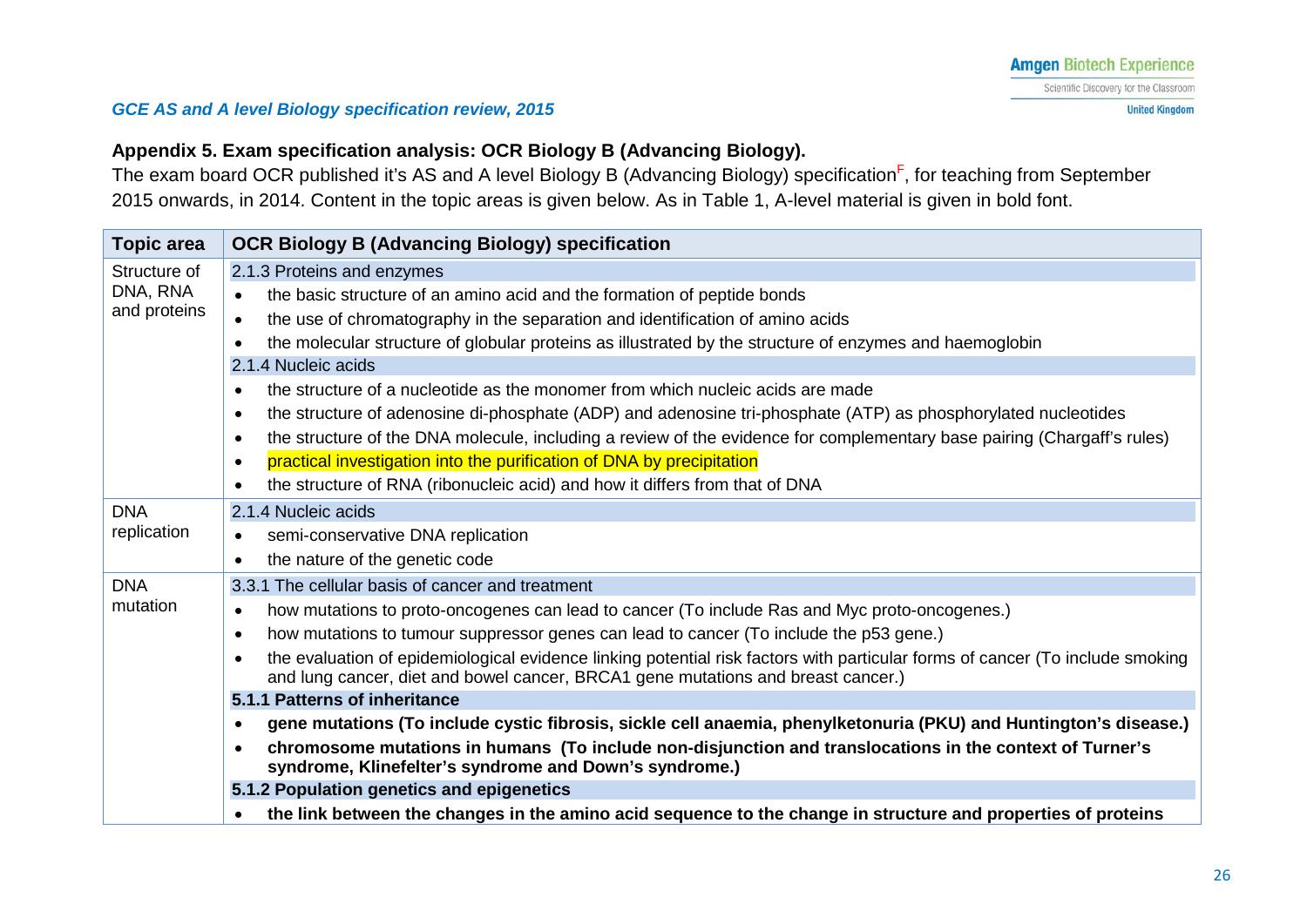Scientific Discovery for the Classroom

**United Kingdom** 

| <b>Topic area</b>    | <b>OCR Biology B (Advancing Biology) specification</b>                                                                                                                                                                                                                                                                                                                           |
|----------------------|----------------------------------------------------------------------------------------------------------------------------------------------------------------------------------------------------------------------------------------------------------------------------------------------------------------------------------------------------------------------------------|
|                      | (e.g. haemoglobin)                                                                                                                                                                                                                                                                                                                                                               |
| Protein<br>synthesis | 2.1.4 Nucleic acids                                                                                                                                                                                                                                                                                                                                                              |
|                      | transcription and translation of genes resulting in the synthesis of polypeptides.<br>$\bullet$                                                                                                                                                                                                                                                                                  |
| Gene                 | 5.1.2 Population genetics and epigenetics                                                                                                                                                                                                                                                                                                                                        |
| regulation           | epigenetics in terms of the effect of environment on gene expression. (To include theories of the role of DNA<br>$\bullet$<br>methylation and histones in gene expression AND a review of some human epigenetic studies (such as the<br>Norrbotten studies, studies on the effect of the Dutch Hunger Winter and twin studies) and possible implications<br>from these studies.) |
|                      | 5.1.3 Gene technologies                                                                                                                                                                                                                                                                                                                                                          |
|                      | post transcriptional editing of mRNA (To include the production of mature mRNA in human cells, the nature of<br>introns and exons and the potential to produce many different mature RNA molecules from a single gene (details<br>of splicing mechanisms not required).)                                                                                                         |
| Practical            | 3.2.3 Controlling communicable diseases                                                                                                                                                                                                                                                                                                                                          |
| techniques           | the use of antibiotics in the treatment of communicable disease (To include an outline of the modes of action of antibiotics<br>$\bullet$<br>e.g. inhibition of bacterial protein, DNA and cell wall synthesis AND the cellular differences between prokaryotic and<br>eukaryotic cells that allow antibiotics to act on bacterial but not human cells.)                         |
|                      | 5.1.3 Gene technologies                                                                                                                                                                                                                                                                                                                                                          |
|                      | the principles and uses of the Polymerase Chain Reaction (PCR). (To include the use of PCR in amplifying DNA,<br>$\bullet$<br>the role of primers and Taq polymerase in PCR AND the use of log scales to show the relationship between<br>cycles of heating and cooling and increases in copy number.)                                                                           |
|                      | the principles and uses of agarose gel electrophoresis<br>$\bullet$                                                                                                                                                                                                                                                                                                              |
|                      | Possible practical activity from Practical Activity group 6: Chromatography OR electrophoresis. Separation of<br>$\bullet$<br>biological compounds using thin layer / paper chromatography or electrophoresis                                                                                                                                                                    |
| Genome<br>analysis   | 3.1.3 The development of species: evolution and classification                                                                                                                                                                                                                                                                                                                   |
|                      | the types of evidence used in biological classification and consideration of how theories change as new evidence is found<br>$\bullet$                                                                                                                                                                                                                                           |
|                      | Evidence for hominid classification to include observable features (e.g. fossils) and molecular evidence (e.g. DNA).<br>$\bullet$                                                                                                                                                                                                                                                |
|                      | the use of DNA barcoding in biological classification, examples of the genes used and consideration of the reasons for the<br>$\bullet$<br>choice of these genes (To include the use of mitochondrial genes (e.g. cytochrome c oxidase 1) in animals, and<br>chloroplast genes in plants (no details of electrophoresis are required).)                                          |